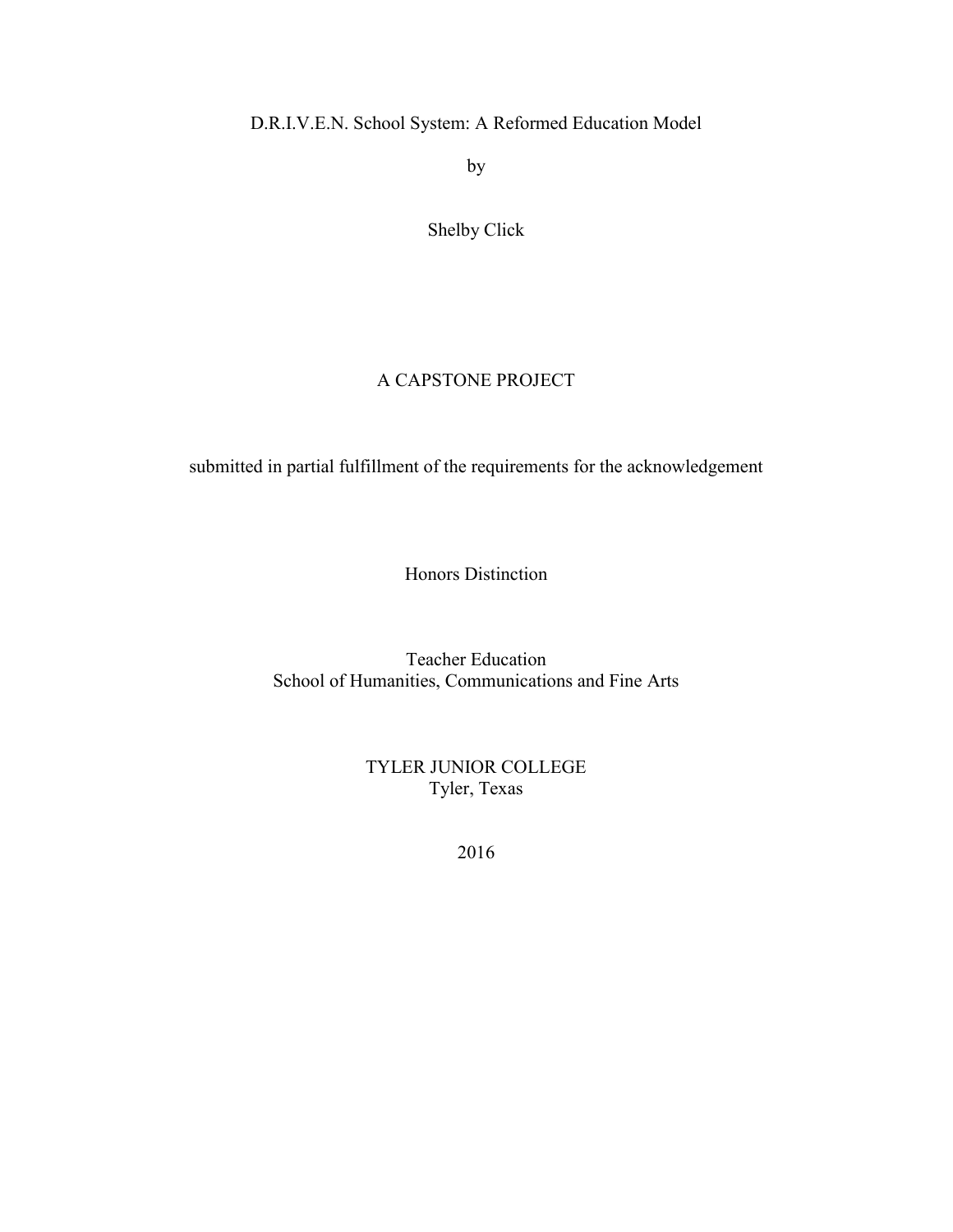#### **Abstract**

We believe there is a lack of an individualized and effective learning experience in the majority of education systems in the status quo. This leads to a disdain for everyday school life, indecisiveness in selecting a field of study post-high school, and the absence of passion for attaining knowledge that extends throughout a lifetime. After conducting research regarding alternative teaching methods and school structures through this joint project, we have developed D.R.I.V.E.N. School System. In 5th grade, we will test students for emerging qualities that indicate they will excel in a certain area. Their education in our schooling system will begin in 6th grade and will tailor to their individual needs not only as a student and future worker but also as a lifetime scholar. These students will likely excel in life as they will have a more in depth fundamental knowledge of their predisposed capabilities in addition to the tenacity that stems from a self-driven and in-depth education. By incorporating the use of Montessori teaching methods, adhering to a discipline specific curriculum, and grouping students by ability, we plan to eradicate the aforementioned problems from the education system.

My part of the project will consist mainly of the logistics and practical side of this new education model. Specifically, I will be explaining how the school would functionally work in the real world. This will concern topics like testing and admissions along with the classroom and the overall school structure. By organizing the structure of a school and changing the way students interact with each other and their teachers I believe that we will see more positive effects in our education systems.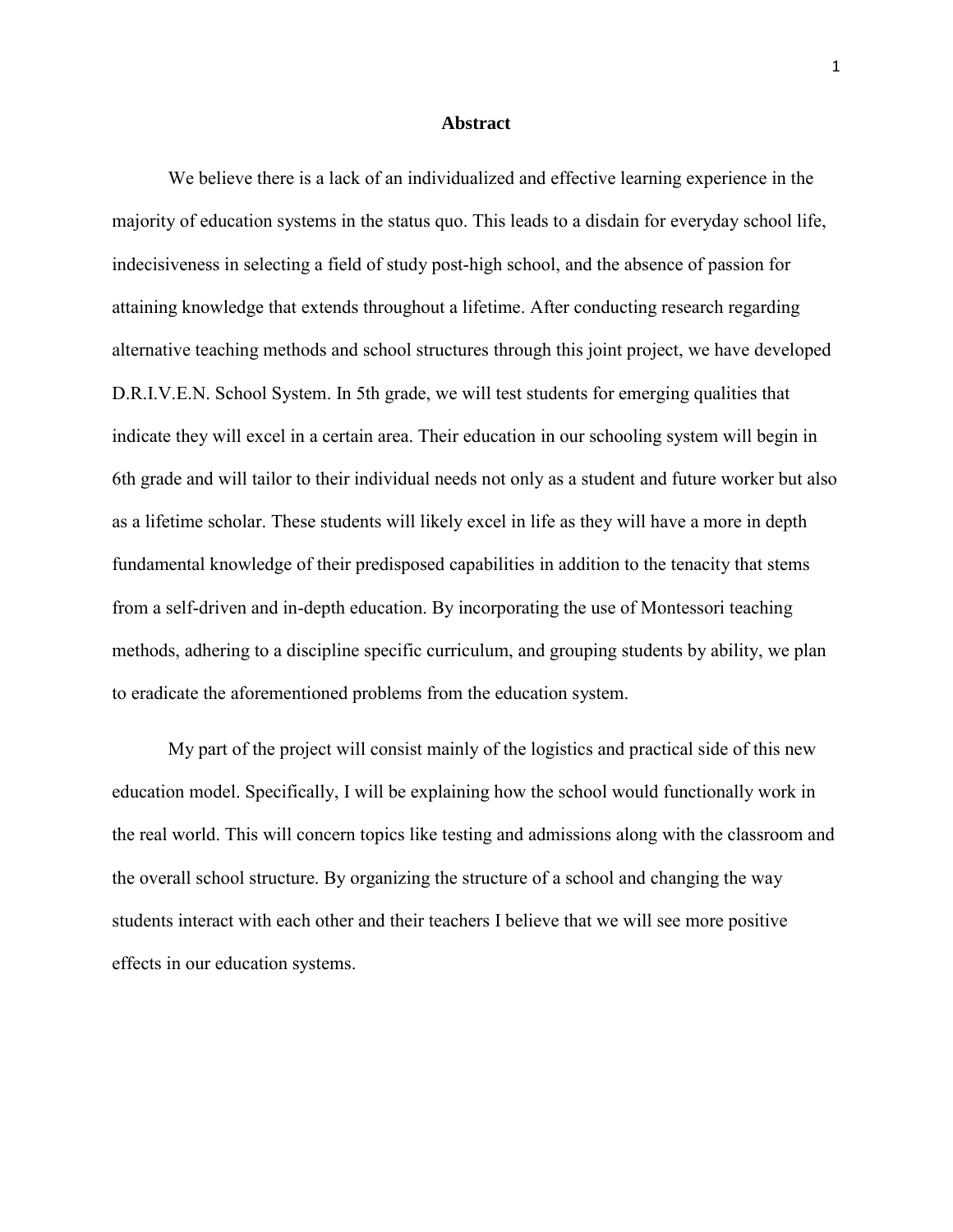#### **Introduction**

D.R.I.V.E.N. School System isn't just a name; it is a descriptive acronym that shows the core values in which the school revolves around. The D stands for discipline specific which refers to the groups students will be placed in during the admissions process. These three groups are STEM (science, technology, engineering, and mathematics), Humanities/Social Sciences, and Fine Arts. The R stands for refined curriculum, meaning that as the school is developed the material taught in the classroom would adhere to graduation requirements while also giving an in-depth focus into the area of study in which a student tests well. The I is for integrated teaching methods such as Montessori and Dewey. These methods and their involvement the classroom are explained in more detail in my partner's paper. V stands for vocation preparedness, as our school will help students be more emotionally and mentally ready for the workforce upon graduation than the average student. The E stands for expanded opportunity. Our school system offers this to students through our partnership with the community and businesses. With these partnerships students will gain contacts and relationships transferrable into their post-high school world. Finally, the N stands for network driven. This phrase shows that we want our students to have the networking capability not only with those in the community but with each other to provide a platform for success.

In this paper I will provide a literature review to explain the research behind the system. Then I will specify the current education problem in the status quo. Following this I will reiterate some of the research included in the literature review to provide credibility and relevancy to the discussion at hand. With this research as a base I will move into the application section of the paper which will go through the overall picture of the school and address each section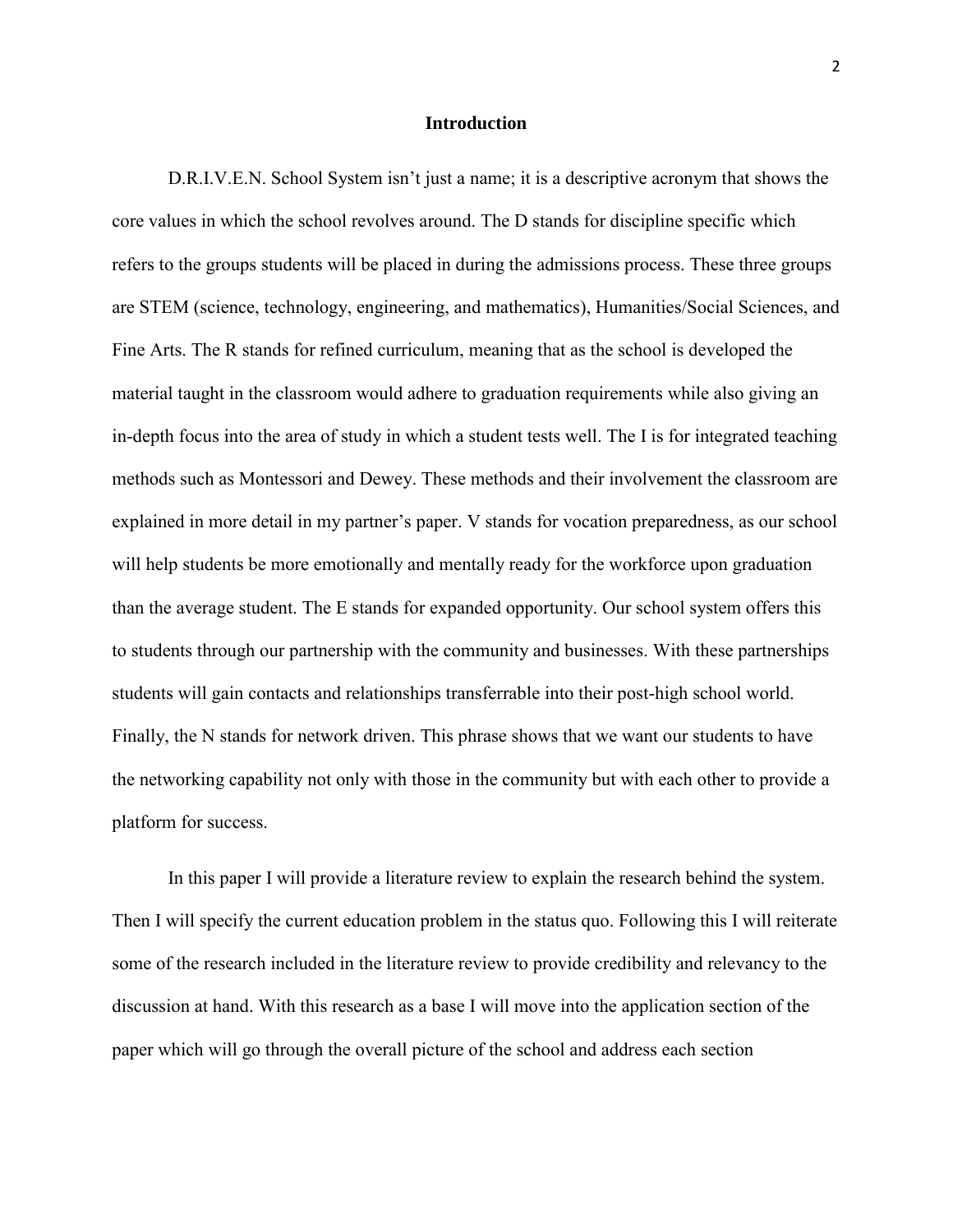specifically. Finally, I will provide an analysis of how our school would fix the current problem and offer a conclusion to propose further points of research on the topic.

### **Literature Review**

For my project I needed to look into several different and seemingly unrelated types of research. The areas of study I will cover in this literature review are child brain development based on Piaget's four stages of cognitive development, different types of tests and their application/creation, ability grouping in secondary schools, alternative school structure, and finally how to logistically create a school in the status quo specifically relating to the laws in Texas.

To start off, we will begin looking at the topic of child brain development based on Piaget's four stages of cognitive development.<sup>1</sup> The first stage is the sensorimotor phase, which starts at birth and extends to around the age of two. The sensorimotor phase is also divided into six sub stages, but articulating those are not essential to the knowledge needed for my project. In this stage children are exposed to the world around them and mainly respond to strict internal and external stimuli. They are very clearly motivated by sounds, actions of others and their environment as they look to explore and learn about where they are. The involvement of language is specifically important in this stage and is critically foundational to the success of the following developmental stages.

<sup>1</sup> Halpenny, Ann Marie, and Pettersen, Jan. *Introducing Piaget: A Guide for Practitioners and Students in Early Years Education.* (Florence, KY, USA: Taylor and Francis, 2013.)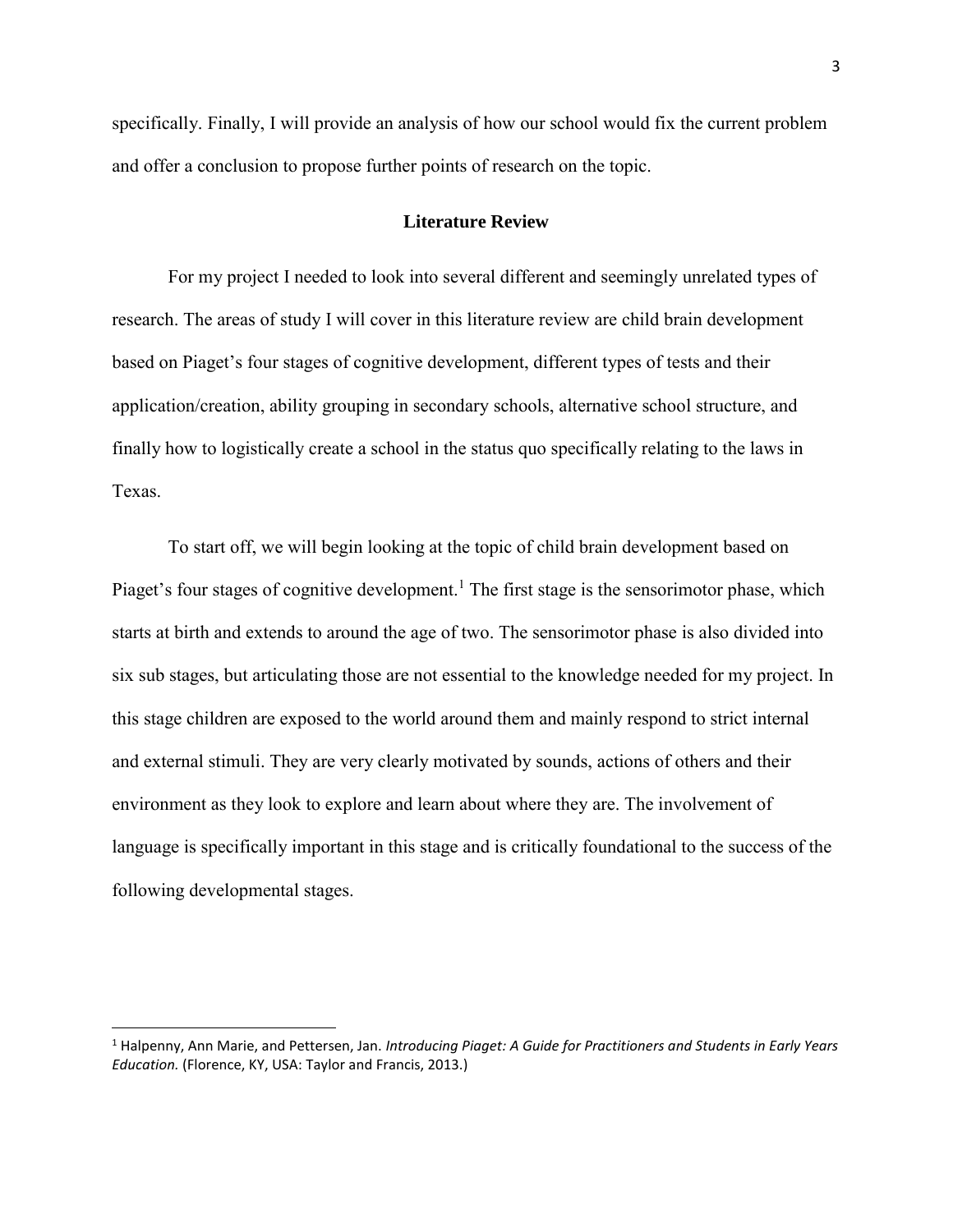The second stage is the preoperational stage, which starts at the age of two and goes until the child is the age of seven. This stage is split up into two sub stages, the latter being the most important to our discussion.<sup>2</sup> The second sub stage, from ages 4 to 7, is the intuitive thought stage. This is where children start to examine the "how's and why's" of life. This makes sense if you have ever been around a five-year-old, or any toddler for that matter, as the vast majority of children this age are extremely persistent in asking questions about their surroundings. This stage gives a knowledgeable set up for the next stage.

The concrete operations stage goes from the age of seven to eleven. At this point the child will begin to have the ability to start imagining consequences of actions and have forethought.<sup>3</sup> This is deemed "concrete" because the children in this stage are mainly reliant on their physical surroundings to see consequences. The child would most likely have to experience some form of the base action in the real world in order to draw a logical chain of reactions from it. In this stage mental math has the ability to be developed significantly more. The students experience counting on their hands and with physical examples in the previous stage. Once they reach this level of development the ability for the children to use experiences as a background combined with the newfound ability to imagine possibilities allows them to do simple math calculations in their heads. While this stage is bound to the physical world, the next and final stage is not.

The formal operations stage begins *on average* at the age of 11 and can be mastered, by the analysis of Jean Piaget, by the age of fifteen.<sup>4</sup> At this point the child can now develop the

<sup>2</sup> Halpenny, *Introducing Piaget*.

<sup>3</sup> Halpenny, *Introducing Piaget*.

<sup>4</sup> Halpenny, *Introducing Piaget*.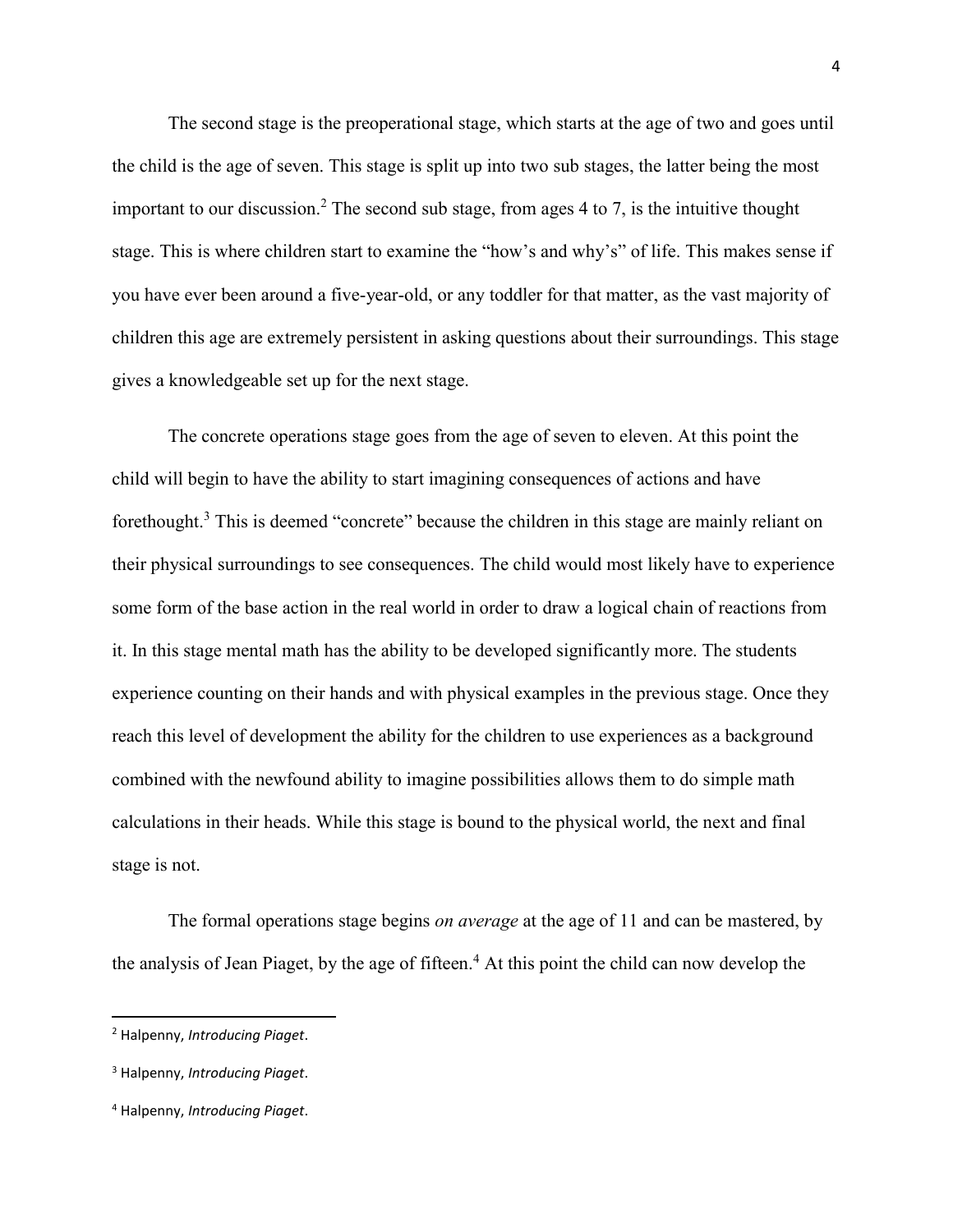usage of hypothetical-deductive reasoning. This is the ability to create a hypothesis about a situation and deductively reason through its possibilities and alternative outcomes. The difference in between the formal operation stage and the concrete operation stage is that the concrete stage relies on the physical world for basis while the formal operation stage does not. The student can now think through alternatives to a problem or situation without physically being present in the situation or having experienced it before.

These last two stages are critical to the foundation of my project, as eleven is the age of which the students will be tested in order to determine their natural inclinations towards the disciplines. As stated in the "group" section of the abstract the students will be tested in fifth grade to determine which focused course of study they will be enrolled in, if any. Understanding where the child is at in their development process determines how well they will do on the test. If a child has not entered the formal operations stage, they will not be able to adequately answer questions that propose alternate solutions to a specific set of circumstances. In contrast, if a child is developing faster and has already been in the formal operations phase for a while they will be able to answer those types of experiential questions without extreme difficulty. So in theory one conclusion can be made from the study of the cognitive development stages: children who are developing faster than depicted in Piaget's system have a better chance at doing well on the advanced experiential questions on the exam.

The next section of discussion has to do with the matter of different types of tests, their development, and accuracy in the system I am trying to achieve. Through research I have discovered that in order to change what we see we need to learn how to evaluate our circumstances based on the information available to us. Evaluations need to be structured in a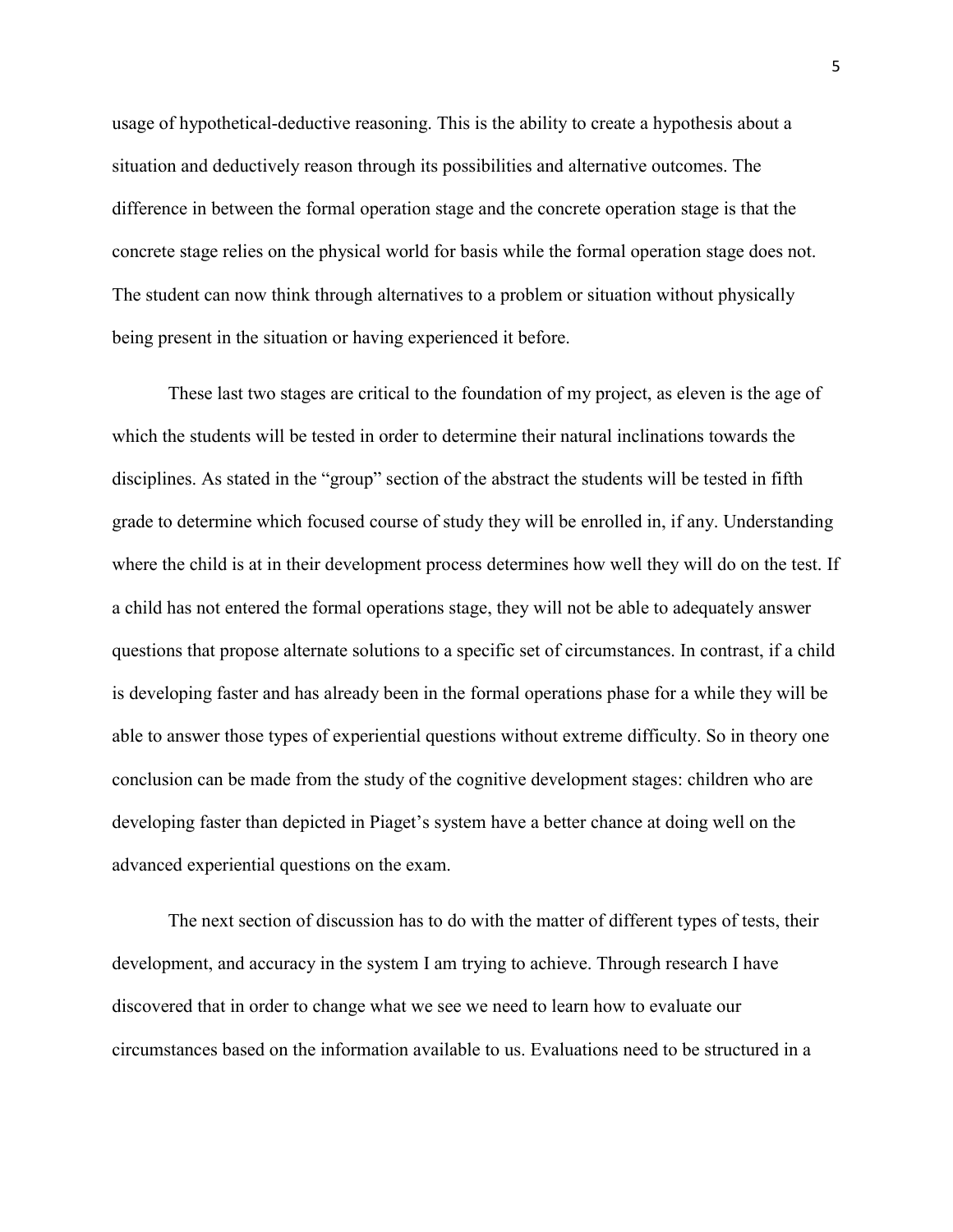non-biased fashion that clearly depict the goals and/or standards being tested.<sup>5</sup> The test is perhaps one of the most important parts of the school system as a whole: if the test is not accurate then we will miss-diagnose the student and they will not receive a richer learning experience nor will we achieve the results we want. Also in this evaluation we must include a student history in order to know the basis and background of which our applicant comes from. This would include information about the school(s) the student had previously attended prior to seeking enrollment into the program.

In addition to a carefully fashioned structure, the exam must also possess rigorous content. This content will reveal itself in the form of two types of questions: created response (CR) and selective response (SR). Created response would be a question in which the student must generate his or her own answer without a word bank or choices to select. In contrast, selective response is when the student has multiple answers to choose from. The combination of these two questions will be used on the exam, focusing more with SR questions for the basic understanding content then switching to CR questions when moving to higher level content. These are the basic types of questions, but exam questions are also categorized by their goal.

There are four main types of questions based on what the administrators are testing/trying to achieve.<sup>6</sup> The first is a summative question which focuses on the outcome. The next type, the interim question, focuses on evaluation where the student is in their learning process and tries to determine whether they are on track to performing well on future assessments. Formative

<sup>5</sup> Calder, Judith, *Programme Evaluation and Quality: A Comprehensive Guide to Setting up an Evaluation System.* (Florence, KY, USA: Routledge, 2013.)

<sup>6</sup> Faxon-Mills, Susannah, Hamilton, Laura S., and Rudnick, Mollie. *New Assessments, Better Instruction? : Designing Assessment Systems to Promote Instructional Improvement*. (Santa Monica, CA, USA: RAND Corporation, 2013.)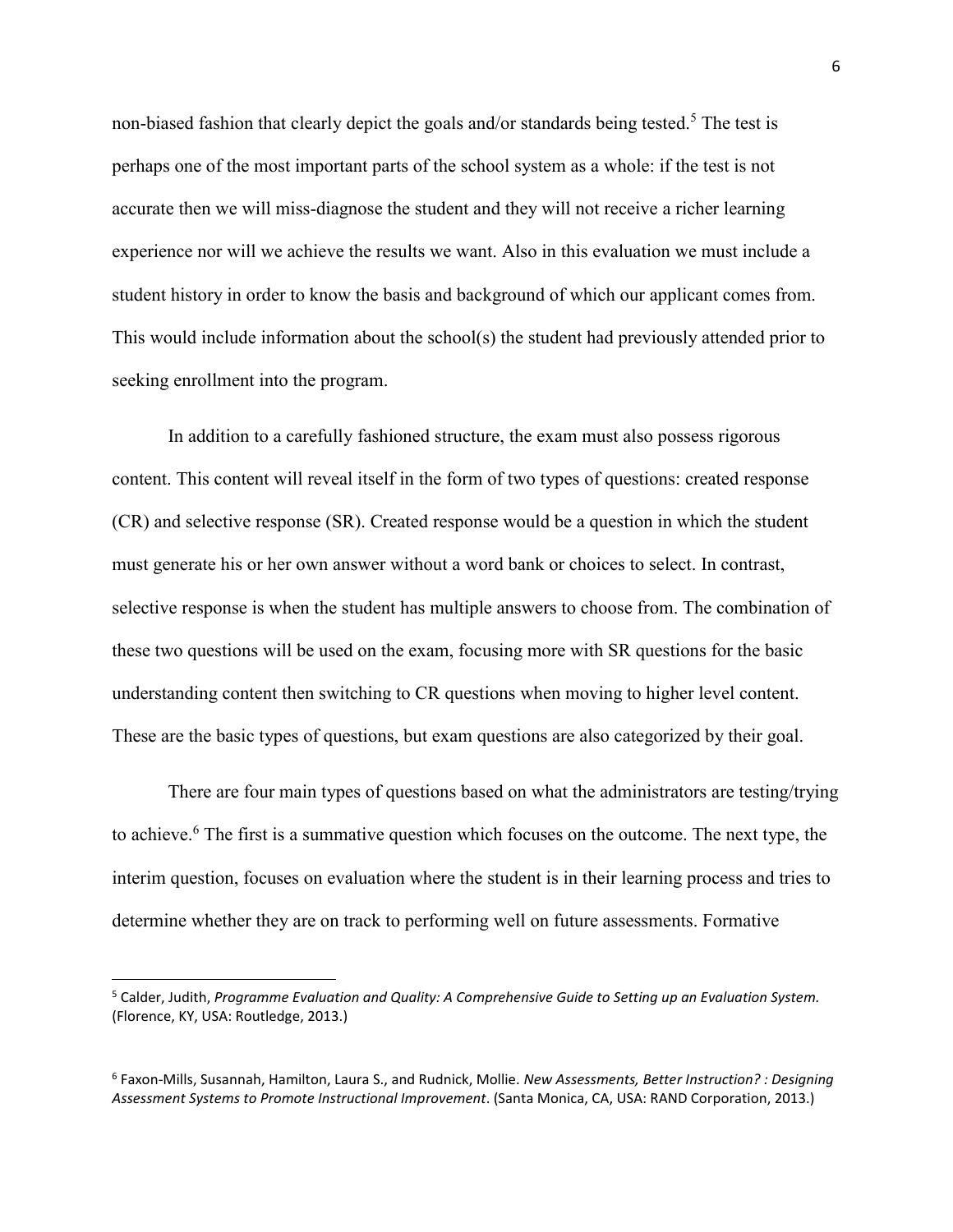questions focus on developing the skills of the student. Then finally performance tasks are made to test whether a student can apply knowledge to a situation as appropriately. From summative, interim, formative and performance level questions the test will be organized from easier to more difficult content in that order; with each level becoming increasingly harder than that before it.

These were all the types of questions that formulate an exam. However, there are also classifications for types of exams themselves. I will not waste my time nor yours going into detail about all of these types of testing. However I will specify detail about one type of testing I believe would be particularly applicable to my project; and that is the type of Computer Multistage Testing  $(CMT)$ .<sup>7</sup> This type of testing is structured to draw questions from one pool of normal level questions including content that is primary to the students of that age. As the student answers more questions right, the test will recognize that it needs to amplify the difficulty level by switching question pools to the next level of questions and so forth. The longer the student tests, the more individualized the exams becomes. And arguably, the longer the test goes the better the student is in that particular discipline. CMT is better and more efficient than linear testing because it is allowed to adapt the difficulty of the questions to the user.<sup>8</sup>

Next, I will discuss the research I have accumulated for this project in respect to ability grouping in secondary schools. Ability grouping in the *British Journal of Educational Phycology* is defined as organizing students by talent and comprehension level rather than by age. In a study done by Judith Ireson, Susan Hallam and Ian Plewis it was tested on how different levels of

 $\overline{a}$ 

<sup>7</sup> Yan, Duanli, von Davier, Alina A., and Lewis, Charles, eds. *Computerized Multistage Testing: Theory and Applications*. (Boca Raton, FL, USA: CRC Press, 2014.)

<sup>8</sup> Yan, *Computerized Multistage Testing.*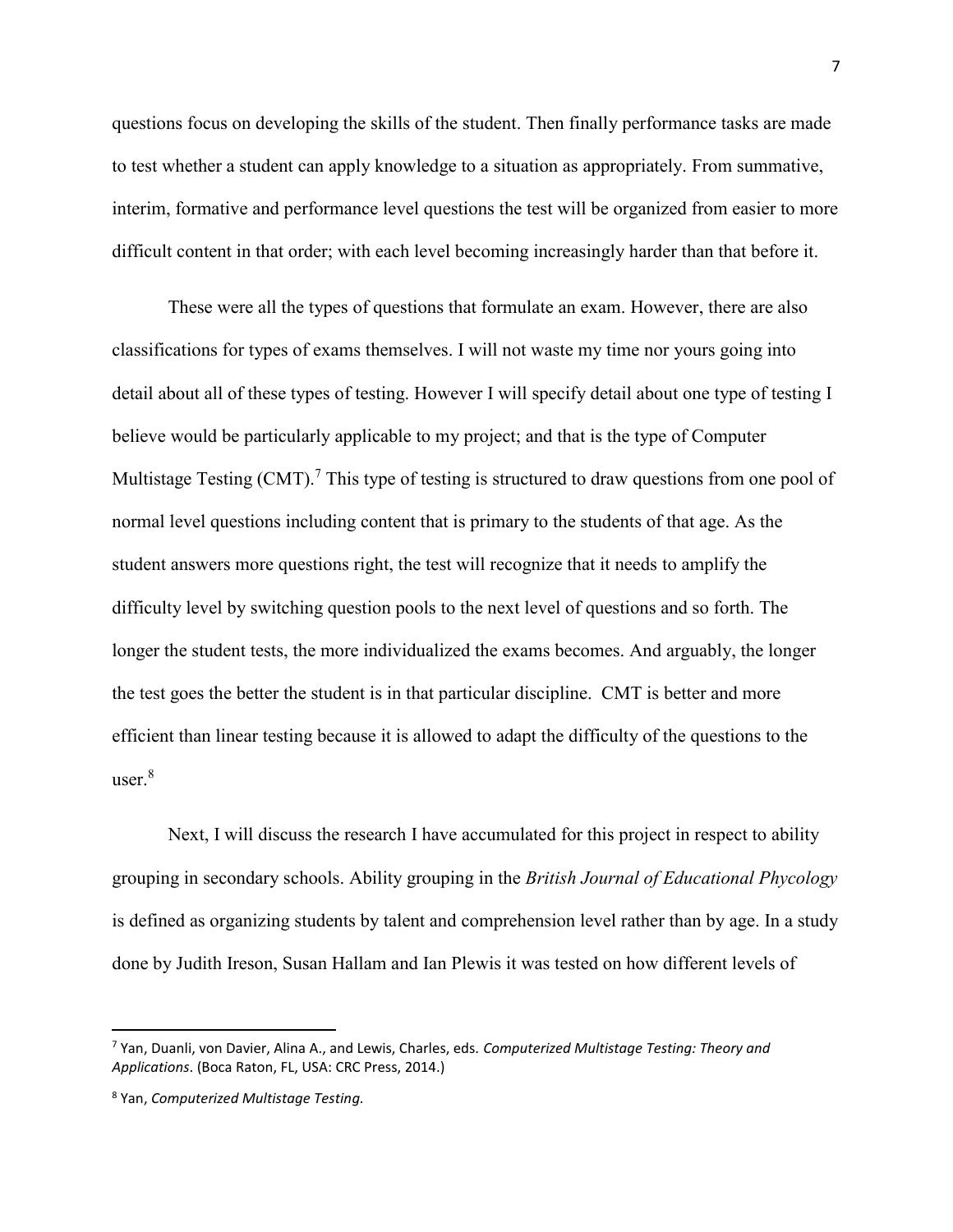ability grouping effected how the students felt about the subject and school overall as well as the effect it had on their self-esteem. Three levels of grouping were created: low (mixed ability), moderate (partially set) and high (fully set). The mixed ability schools had students grouped by age and not by ability in all of their classes. The partially set, or moderate level, of ability grouping had 2 out of the 4 main subjects grouped by ability and the other 2 mixed. The highly grouped level had all four subjects grouped strictly by ability and none by age. The study also stratified the results based on gender and social disadvantage.<sup>9</sup>

The results of the study were numerous and very significant. First, it was determined that self-esteem and general school concept were higher in the moderately grouped students as opposed to the lower and higher levels.<sup>10</sup> Next, the study showed that social disadvantage was unrelated to the self-concept tests in the three subjects measured (math, science and English).<sup>11</sup> Other interesting results were that in English classrooms above average students experienced a decrease in their self-perceptions when placed in a lower attaining atmosphere while average or below average students experienced an increase in self-perception as they were placed with the higher attaining students.<sup>12</sup> In every other subject the opposite was true. It was also found the subject of English effected the students' general concept of school more than both math and science. Mathematical ability was seen as a more distinctive quality that cannot as easily be taught but the success of the student in this subject has a higher correlation to natural ability than

 $\overline{\phantom{a}}$ 

<sup>12</sup> Ireson, 322

<sup>&</sup>lt;sup>9</sup> Ireson, J., Hallam, S., & Plewis, I. "Ability grouping in secondary schools: Effects on pupils' self-concepts." (British Journal of Educational Psychology, 71, 315-326; 2001).

<sup>10</sup> Ireson, 323.

 $11$  Ireson, 321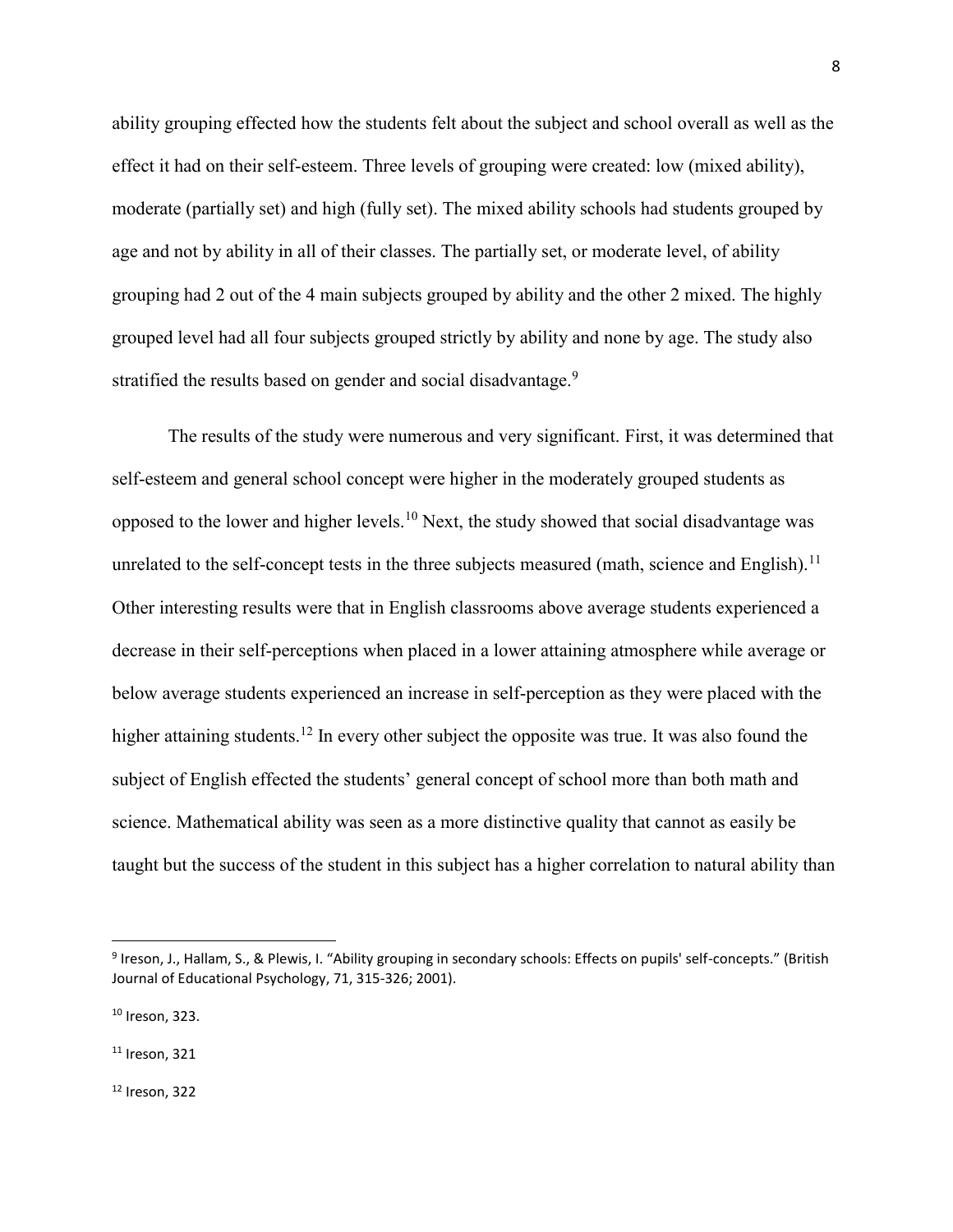English and science.<sup>13</sup> Self-esteem was found to be highly related to how students felt about school on a general level. The final revealing truth of the study was that on average, boys have a higher self-concept than girls even when their academic performance is exactly the same.<sup>14</sup>

Along with the school being differed in ability grouping, the overall structure of the school will be different from that of a normal school. Members of the VIVA Idea Exchange took hundreds of hours to talk about how to optimize the time spent in school. These members are teachers and administrators from seven states across the U.S. Partnered with the National Education Association, these teachers compiled a collaborative report that included several recommendations about school structure as a whole.<sup>15</sup>

In this report one of the recommendations is to lengthen the school day and the school year. Under this recommendation you will find two different calendar structures; a traditional structure and a balanced structure. The traditional structure consists of a three-month summer break with two main semesters lasting about 90 days each. These huge blocks of instruction time often "burn-out" the students and the teachers as well. Then, when students come back after a three-month break from education it is likely they have forgotten a large portion of what they learned the previous year. This causes teachers to spend time at the beginning of the year reviewing over material that students should already know. The calendar model to correct this issue is the balanced model. This school has four quarters of 45 days of instruction each with 15 day breaks in between each quarter. Then for summer break the amount of time is lengthened to

l

<sup>13</sup> Ireson, 323.

<sup>14</sup> Ireson, 324.

<sup>15</sup> Roekel, D. V. "Making the Most of Time in School" [Editorial]. (*Teacher Voices for Education Reform*, 1-26 2014).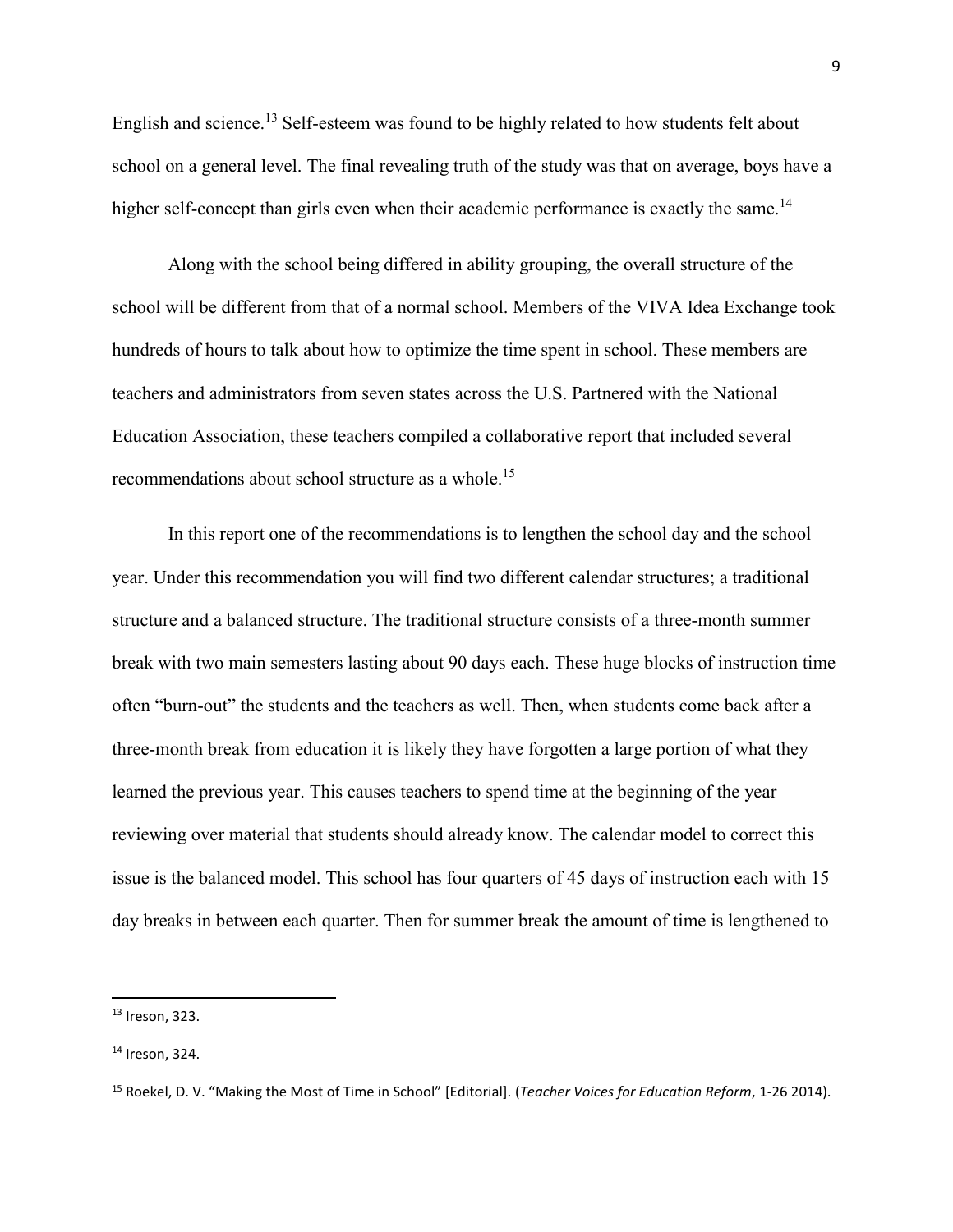30 days.<sup>16</sup> This schedule gives breaks more often to deter burning out from a heavy academic course load. And, with the summer break only being 30 week days (around 6 full weeks) the students will come back with more retained knowledge from the year before.

In an article published by the District Administration Leadership Institute author Monica Rhor gathered opinions from administrators across the nation to get their thoughts on how they would change school structure. Sue Goodall, an administrator from Iowa, explains that the calendar structure direly needs a shift in schools.<sup>17</sup> She, along with many others, have reinforced the idea to shorten the summer break and put those rest days in other parts of the year to make the time students spend in school as valuable as possible.

The final section of my literature review consists of the logistical method in which to practically create a school under the laws that govern Texas education systems. There are a series of steps in doing this, including extensive contact with government agencies and legal services.<sup>18</sup> First and foremost in this process you must legally form the organization. It can be a for-profit or a non-profit corporation. However, for our purposes in this circumstance we will only discuss the avenue to create a non-profit. To legally create the organization, you must have a lawyer establish bylaws and your non-profit status as a corporation. Then after this you would need to contact the IRS to get an EIN (employer identification number).

This tax exempt status would need to be obtained, which is one of the most time consuming parts of the process. It costs \$750 just to submit the form and then a wait time of up

l

<sup>16</sup> Roekel, *Making the Most of Time in School,* 10.

<sup>17</sup> Rhor, M. (2013, May 1). *Reimagining School*. Reimagining School, 49-51.

<sup>18</sup> Kolko, Jon. "How to Start a School in 10 "Easy" Steps." *Austin Center for Design* (2012).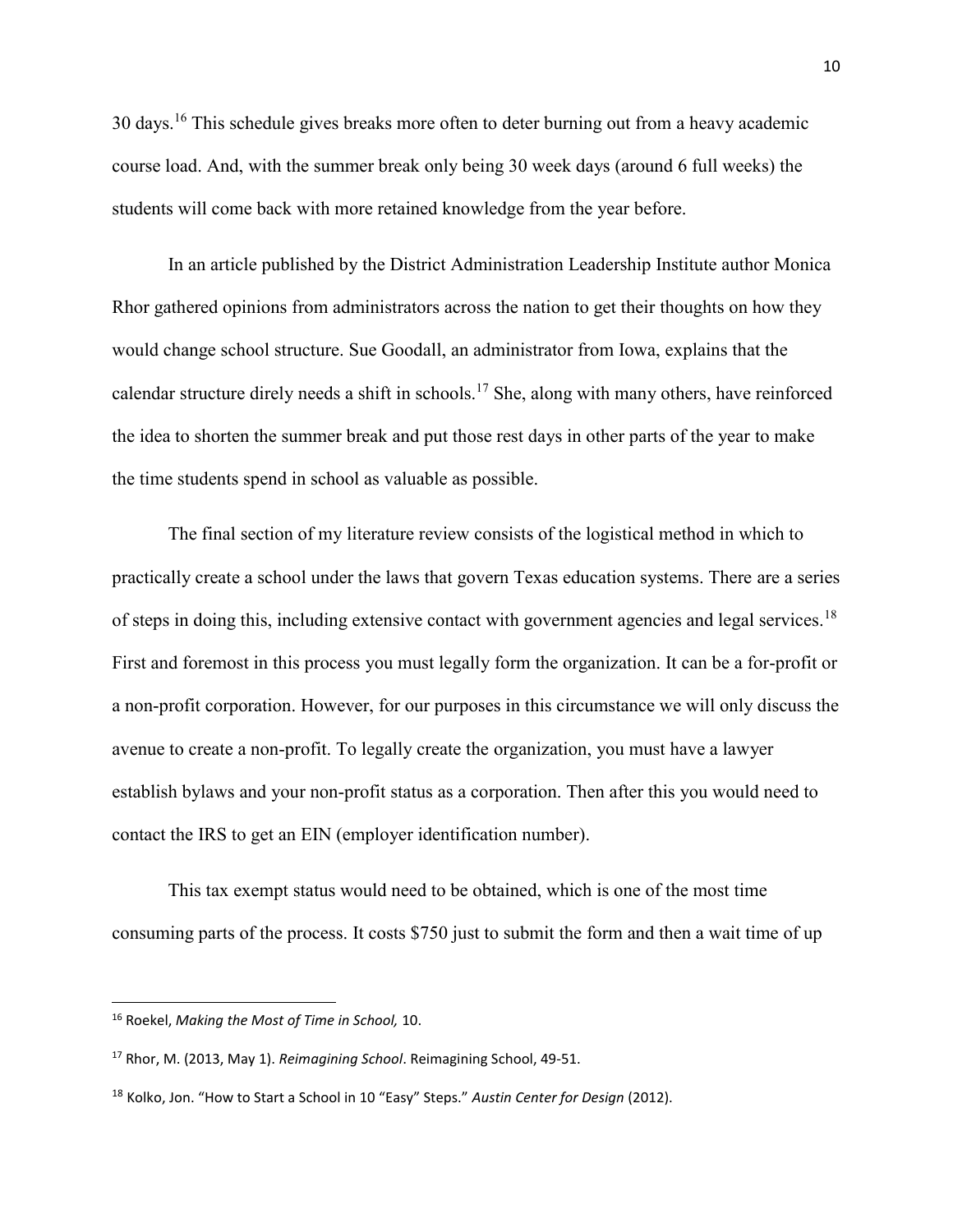to six months before receiving a confirmation of tax-exempt status under United States law. This step completes the engagement with the government. Next you would have to develop a curriculum, classes and organize the structure of the school. You would also need to create a website, advertise your school, make enrollment applications, hire teachers and find a building for the school to physically reside. And, if you are planning on building a new school, you are looking at waiting on construction and taking out a huge loan to pay for it. Next, particularly for this specific school system, you need to have interested students tested and then assemble a team to grade and evaluate the students based on their performance. After all of this is complete, you are ready for the first day of classes. The whole process could take from one to three or four years before any "education" actually starts happening for the students you want to reach.

All of these sections incorporate into my project in the following descriptions. Brain development at the turning point of switching stages of cognitive development is critical to understanding which students are naturally predisposed to doing better on the exam. The type of exam, the questions on the exam and the conscience construction of the exam is extremely important in the success and efficiency of the school system as a whole. Ability grouping will determine how students are organized and ultimately the quality of education they will receive. The alternative school structure will maximize the use of time allowed in the classroom and produce the desired effects in students while also decreasing the length of learning blocks.

#### **Problem Specification**

As stated in the abstract of the paper, we believe that there are three main problems in the education system today. These are: disdain for everyday school life, indecisiveness in selecting a field of study post-high school, and the absence of passion for attaining knowledge that extends throughout a lifetime.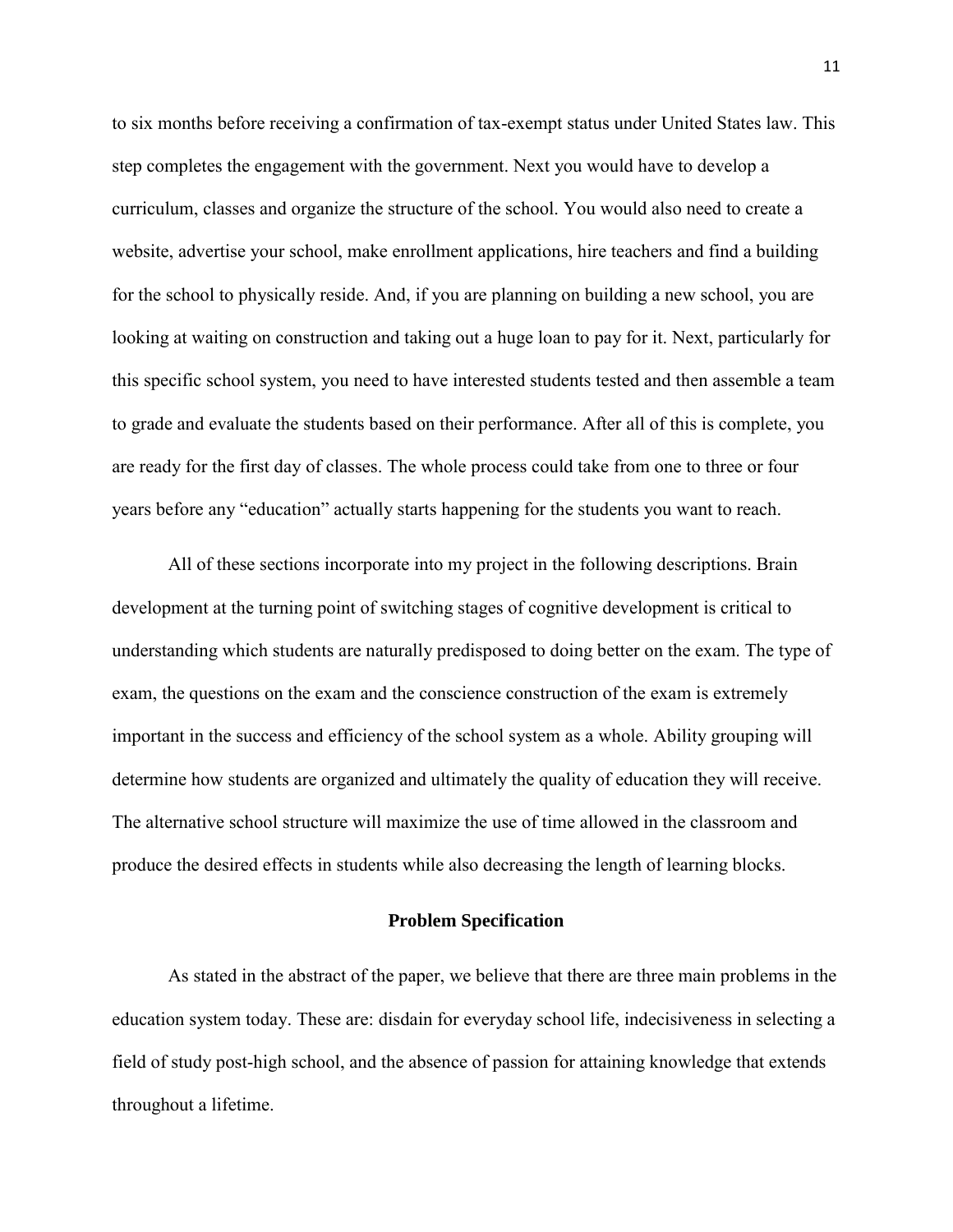Disdain is defined by the Merriam Webster dictionary as "a feeling of contempt for someone or something regarded as unworthy or inferior".<sup>19</sup> The key part of this definition is regarding something as inferior and in this case the "something" is education and/or school in general. Many students not only dislike going to school every day but they feel like it isn't necessary or important. This problem could stem from many different things. The fact that education is considered a requirement in the United States and not a privilege could contribute to this. Also, school has become a system regulated by the federal government in which students must focus on passing objectives rather than actually gaining important experience and knowledge for life. Schools today have become a one-fits-all program that mainstreams the wants and needs of students.

There are different levels and dimensions of this problem as well. Of course, not all students dislike school with the depth the term "disdain" describes. It is a general feeling that most students encounter on a somewhat frequent basis during their school years. Indicators of the disdain for everyday school life include the want to miss class, the lack of importance placed on things associated with school (assignments, books, teachers), and complaining about school. Measuring this is a difficult process, however you can do this in several ways. Because it is based entirely off of how the students feel, a personal survey or questions would need to be completed in order to see the effect on a student's attitude towards school.

The next problem is the indecisiveness in selecting a field of study post-high school. Currently, 50%-70% of college students change their major at least once and many change it up to three times.<sup>20</sup> When students graduate from a traditional high school it is likely they have had

<sup>19</sup> *Merriam-Webster's Collegiate Dictionary*. 11th ed. Springfield, MA: Merriam-Webster, 2003.

<sup>&</sup>lt;sup>20</sup> University of La Verne. "Major Exploration: Myths about Majors." University of La Verne Career Services.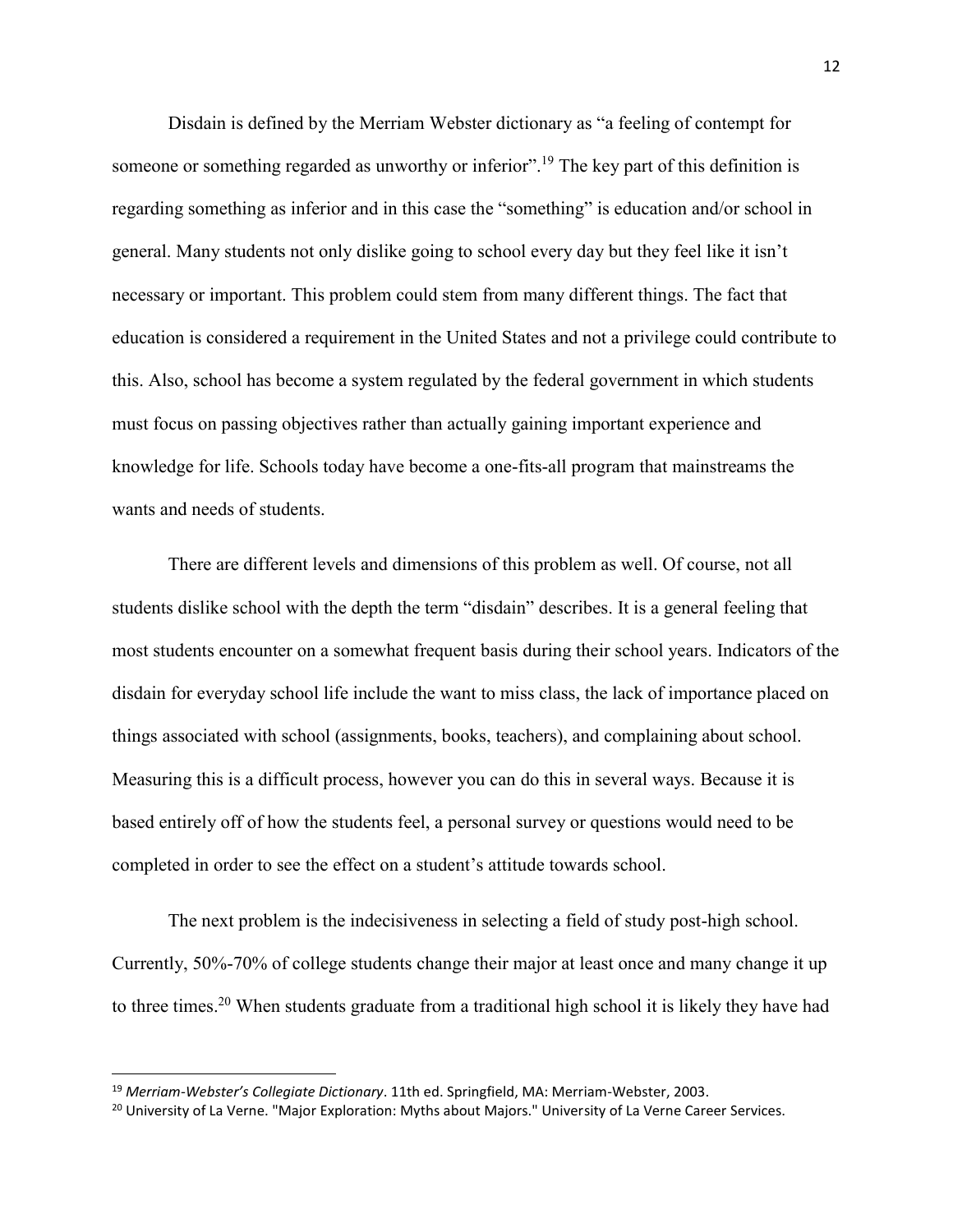minimal to no vocational training or preparation through the school. Students can seek these services elsewhere, often at their parents' expense through an aptitude test of sorts. Students are often left to fend for themselves in choosing a career and/or field of study upon graduation from high school. Indicators of this problem would include major changes, stress and anxiety about career choices, or dropping out of college altogether.

The final problem discussed in this paper is the lack of a passion for lifetime learning. A passion for lifetime learning means that a person enjoys learning new things and continues to be educated as they grow older. This education is not necessarily from an institute but can also be from other people in the form of a neighborhood class, lessons, and reading books/watching videos. Because so many students harbor a dislike toward school in general at a young age they associate that dislike with the concept of learning. In this sense, we can see that if they dislike learning altogether they will not want to continue to learn new things throughout their lifetime.

This problem is significant in the essence that without a people with a desire to be educated the society would plateau. As an economy that is based on continual education, this would be disastrous. To compete as a country, we as a whole should be striving to find new and better ways to do things. Without the basic want to learn new things and improve old processes our economy would suffer and in turn our citizens would suffer.

These three problems are extremely prevalent in students today, but they don't have to be. This shows us why modifying the education system is so important; because almost everything else is affected by it. When we start rehabilitation beginning with the youngest in the country we start a process to create generations and generations of new members of society that are better than the last.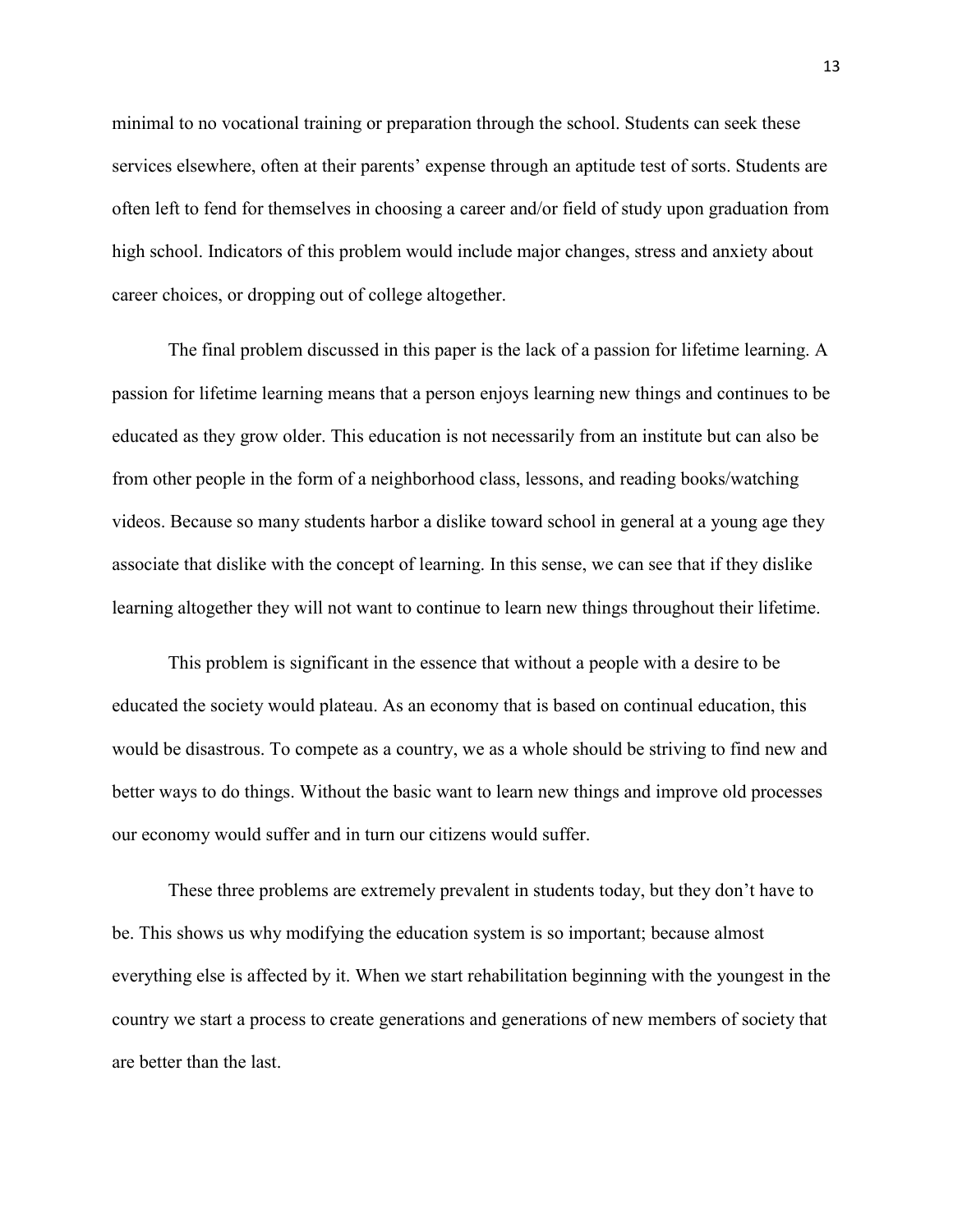#### **Research Related to the Discussion**

The role of cognitive development is small in this project but foundationally important. The conclusion that was found in the literature review of this paper proves true: children who are developing faster than depicted in Piaget's system will have a higher chance of preforming well on the admissions exam. This last stage of development gives the student the ability to think through a situation and use deductive reasoning to create alternate outcomes of this situation. When I discuss the details of the admissions process later on in the next section of the paper you will see how critical this skill is to a student's success on the exam. This, however, is not to say that only students that are developing quicker will gain admission into the school. We have created an admissions process that allows for children who are not excelling naturally in their brain development to still have a chance at gaining acceptance.

The actual testing process will be very particular. Each group in the school (STEM, Humanities/Social Sciences, and Fine Arts) will have a completely separate exam that will test different things related to each discipline. The tests will be Computer Multistage Tests which means they will have pools of questions with each pool having a higher difficulty level than the last.<sup>21</sup> Students who reach the highest level of questioning will likely be offered to "skip a grade/level" due to their advancement of knowledge in the area of study. The test is designed just to look at what the student has naturally. It is not designed to be studied or prepared for. The goal of the school is to take students who are naturally inclined towards certain disciplines and give them the opportunities to succeed in that field while obtaining critical life skills and knowledge along the way.

<sup>21</sup> Yan, *Computerized Multistage Testing.*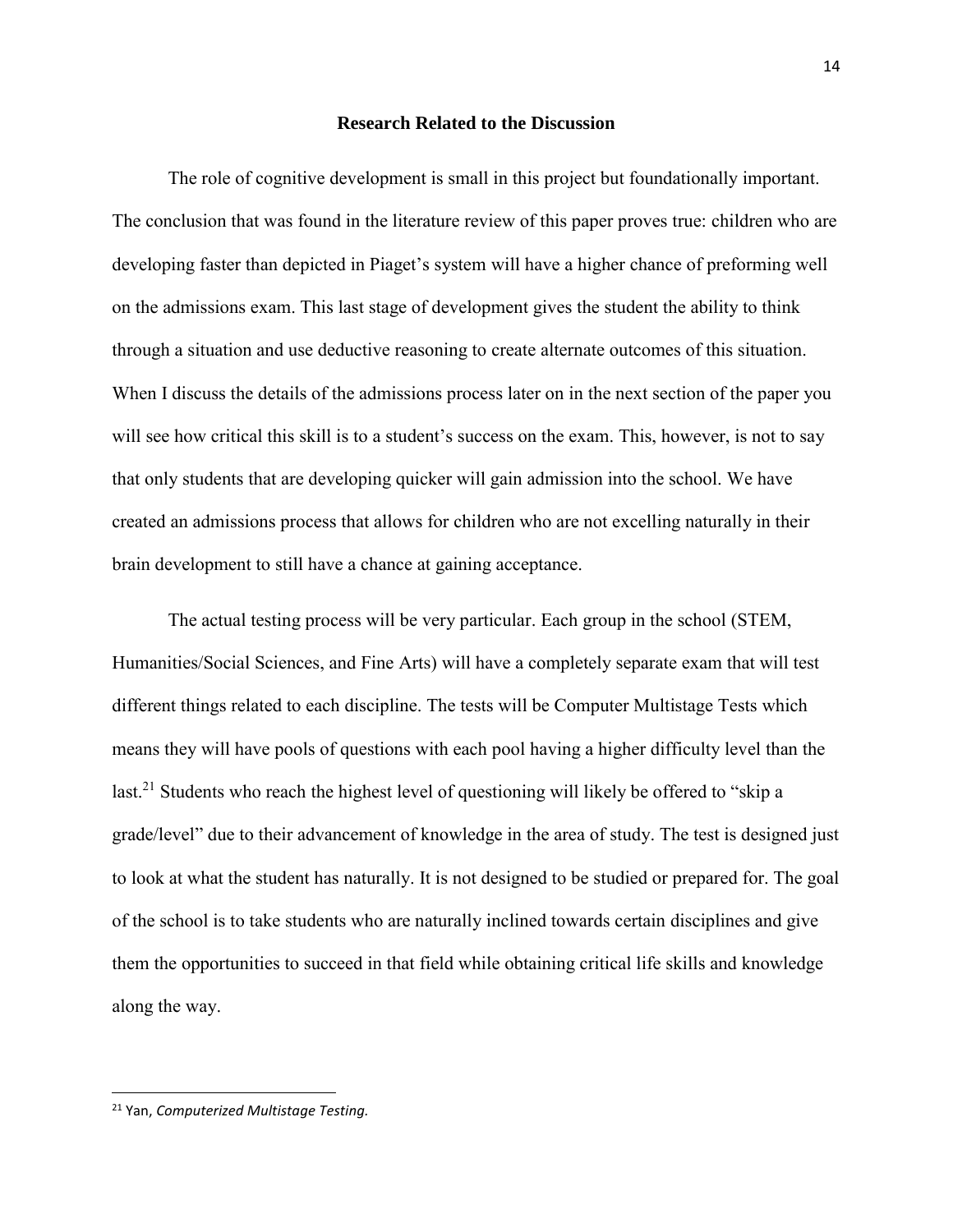# **Application and Logistics**

### Discipline Grouping

In this section of the paper I will begin to discuss the actual school system, how it is set up, and how we envision it to look. The first topic to begin this discussion is the discipline grouping structure of the school. There are three groups in which students can apply and gain admission for in D.R.I.V.E.N.

The first of these is the STEM group. This group works specifically well for students who are very logically and analytically minded. It is expected that these students will have a highlevel ability to think critically, solve problems, and perform well under a high stress environment. As far as career choices go, this group would include sciences such as biology, chemistry, and physics. For technology the school would offer computer programming and technology development options. For engineering, fields like petroleum engineering and electrical engineering would be included. And finally mathematics careers like accounting, mathematics or analysis would be included in this discipline.

The next discipline group in the school is the Humanities/Social Sciences. Students in this group are expected to have high-level social skills and a general interest in the way societies and/or humans operate. Careers that would fall into this group include public servants, economists, psychologists, lawyers, teachers, etc. Also students who are interested in fields such as English, languages and history would fall into this category.

The third and final discipline group is the Fine Arts. This group is for students who are creative in nature and who have talent in expressing themselves through music, media or physical art. Careers in this area would include specialties in music, theater, choir, publications,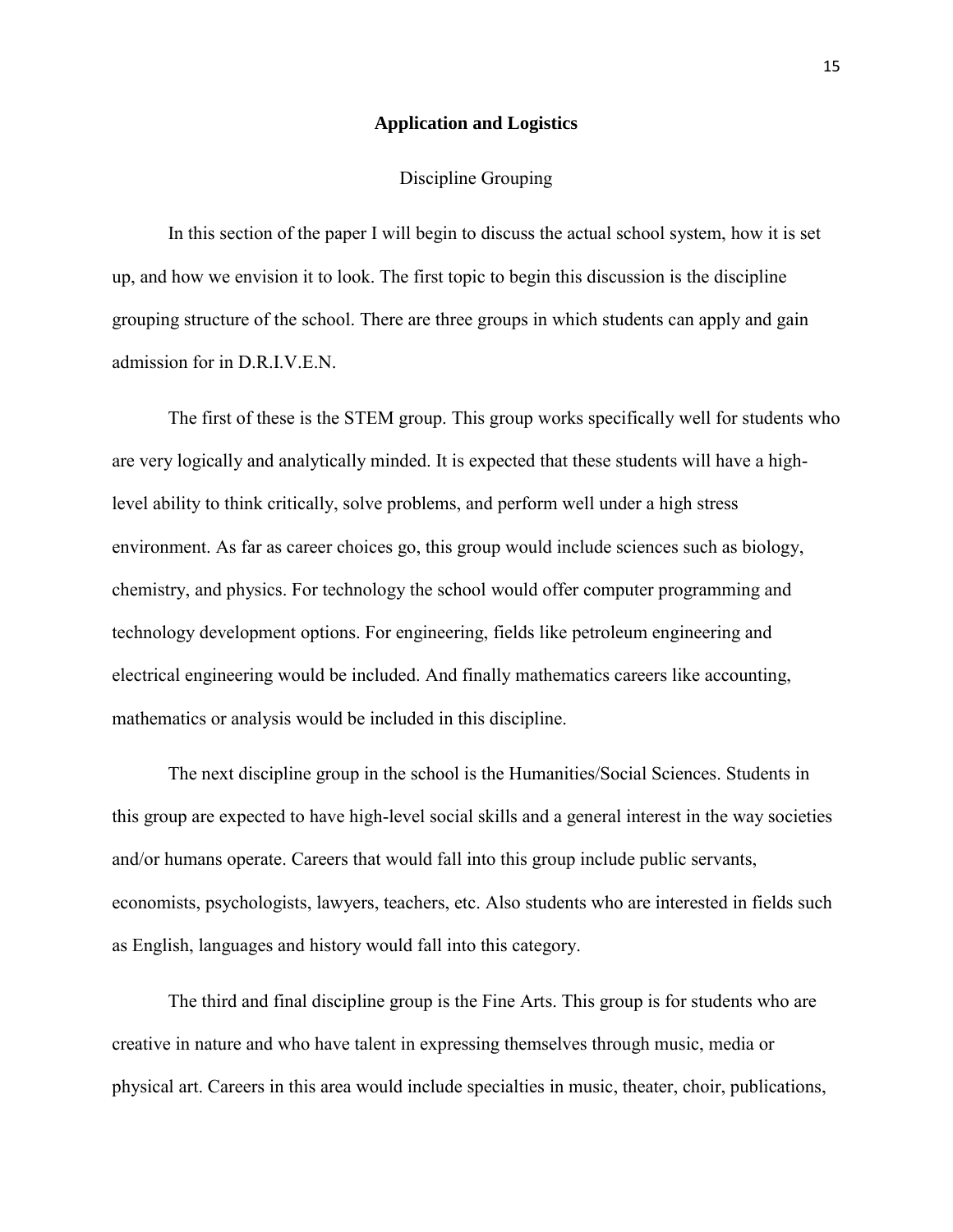design, painting, sculpting, photography and more. Because these activities are usually taught in schools as "electives" or "optional" courses rather than a field of study, this program will be especially different in structure than a normal educational environment.

# Admissions and the Application Process

The application process for the D.R.I.V.E.N. School System is designed to find the students who have natural talent and/or a heightened specific interest in any of the three discipline groups. Our process is not only made to find students who have "book smarts" but to also find students who can apply and succeed with that knowledge throughout a rigorous curriculum in school and a career later in life. To meet all of this criteria we have split the process into three distinct parts.<sup>22</sup>

The first part of the admissions process a student will come into contact with is a test that relates to his/her chosen discipline group. This test will count as 30% of the admissions evaluation. For the typical student, this test will be held near the end of his/her fifth grade year. For STEM, the test will be material based focusing on problem solving and critical thinking. For humanities/social sciences the test will gauge a student's response to situations and behavior. Then for fine arts, the test will evaluate the student's ability to recognize patterns and think abstractly.

The second part of the admissions process is the submission of a project or audition. This section will also be worth 30% of the total evaluation. The project can be over anything the student wishes to complete as long as it stays within their field of study. For STEM some examples include a science, a computer programming or graphing project. For humanities/social

<sup>&</sup>lt;sup>22</sup> Hinojosa, M. (n.d.). School for the Talented and Gifted [Application Information Packet]. (Dallas, Texas.)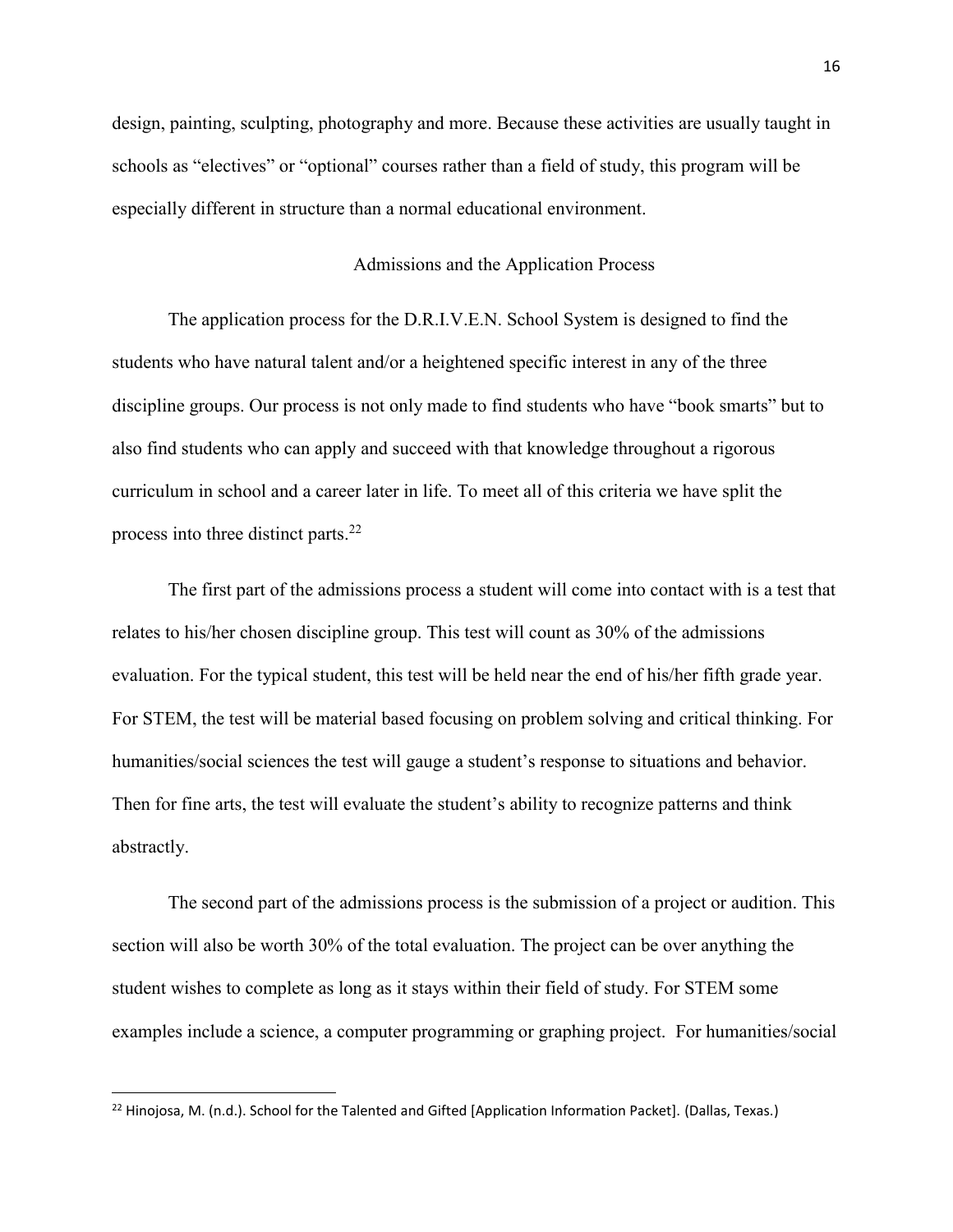sciences this could possibly include community service, research or writing projects. For fine arts a submission OR audition would suffice. For example, a submission of a sculpture, painting, or graphic presentation would be included in this field. If the student is talented in the areas of theater, choir or music he/she would be allowed a short audition in order to display his/her ability. A short monologue, musical piece or song would suffice for this requirement.

After the test has been completed and scored along with the project submitted or audition taken place, the student will go through a short interview with faculty and staff of the school. This final part is weighted the most, taking up the remaining 40% of the evaluation. Each interview will be with three faculty members including an administrator, head teacher, and counselor from the department in which the student is applying for. In the interview the staff will have the opportunity to ask the student questions in order to solidify test results. They will also discuss the project with the student. In this portion of the interview the student will have the chance to talk about their project and why they chose it along with the results or meaning concluded from it. Also in the interview the student will have the chance to ask questions about his/her prospective program.

A maximum of 100 points can be awarded to an applicant but he/she must have at least 80 points to be admitted. The process would begin in late April/early May and extend through the end of May. Decisions concerning the acceptance of the applicant would be delivered no later than June  $30^{\text{th}}$ .

For an applicant that is in any other grade higher than fifth and seeks to be admitted into the program he/she would have to participate in a similar process. They would take the initial test as well as a modified test of material that is expected for a student to know going into the level they are applying for. For example, say Sarah, a current  $7<sup>th</sup>$  grader, is applying to the STEM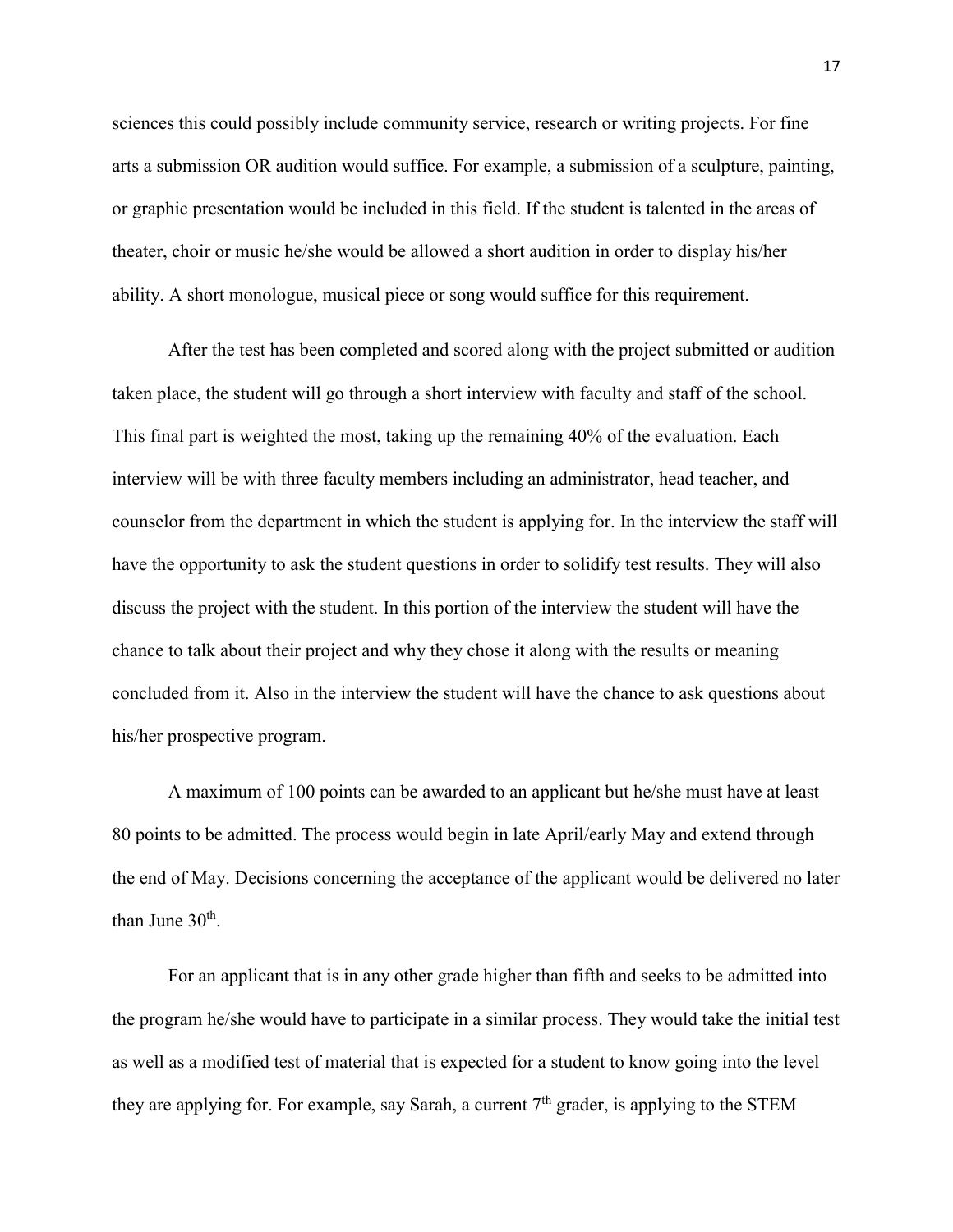discipline for admission to the 8<sup>th</sup> level of D.R.I.V.E.N. Sarah would take the initial test which focuses more on natural talent identification, then submit a project and complete an interview. After this, Sarah would take a test that would evaluate her level of exceeded talent in STEM relating to the 7th level of the school. If she passes this test, she will be admitted into the program if room is available at that time.

It would be harder for Sarah to get into the program during  $7<sup>th</sup>$  grade compared to if she had applied in 5<sup>th</sup> grade. This is because of several reasons; the first of which being that Sarah would have to pass two tests, not just one. Secondly, Sarah would have to display a heightened development level in order to secure that she would transition well into the program without having to take lower level classes to "catch-up". Third, it would be harder for Sarah to get in because there is no guarantee that there are spots available in the program. At the start of the school, only twenty students per level per discipline will be admitted. This would give us sixty students per level and 420 students in the entire school.

### Grade Structure: The Level System

In the D.R.I.V.E.N. School System students will fall into levels rather than the traditional grade system. Each level offers certain classes in varying difficulty and requires students to complete certain objectives set forth by both the state and the school. Once the student meets these objectives they are allowed to move up in level at the beginning of the next grading period. This allows for students to accelerate their education by their own pace, should that be faster than the one-grade-per-year system. It also allows for the school to have a way to track the student's progress in their field of study while also complying with state regulations for gradelevel work and skills.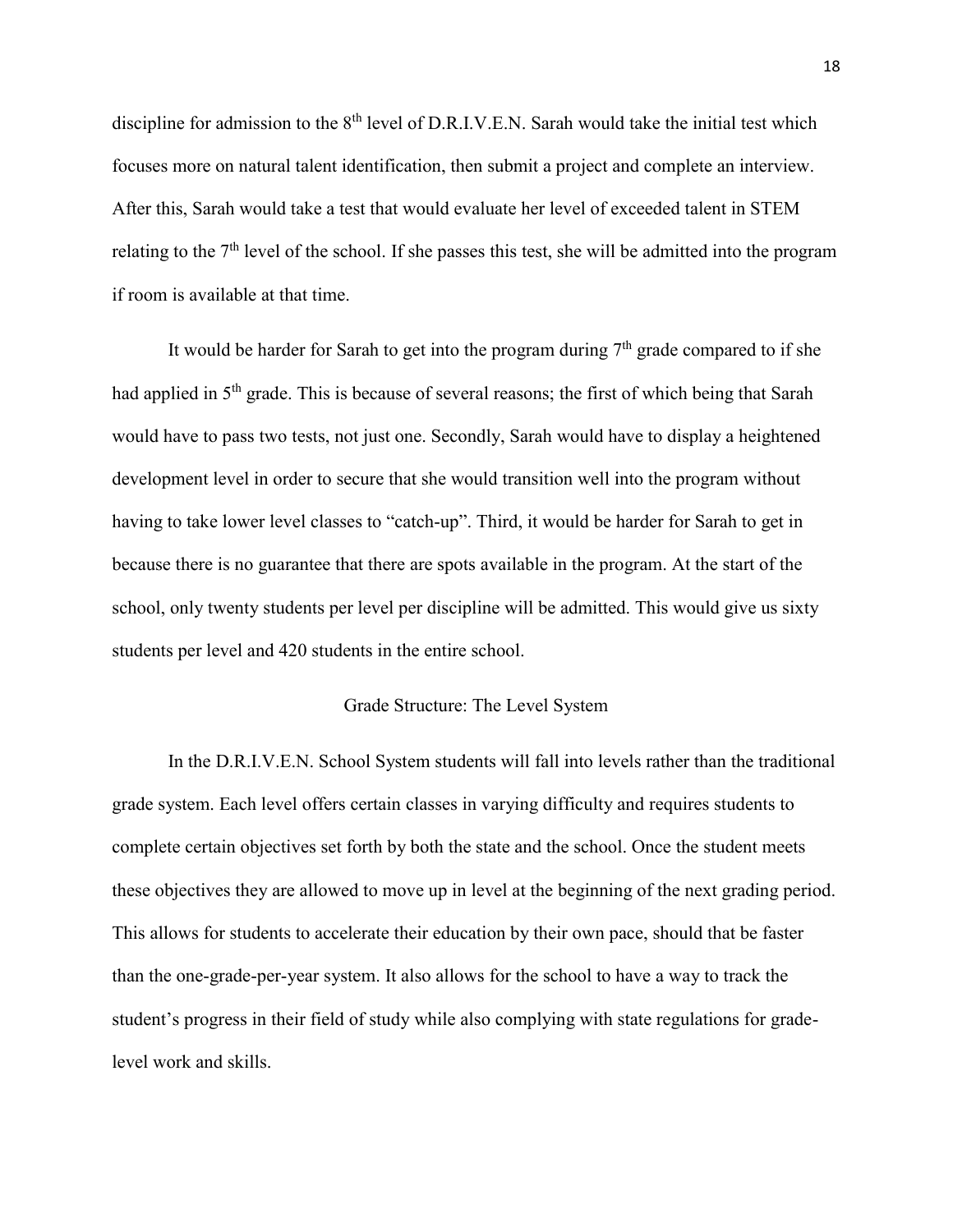This level system, however, does have certain restrictions. We have put the "2 Year Rule" in place to restrict the levels in which students can enter below or above their normal year level. The 2 Year Rule states that a student cannot exceed two levels above their normal level in core curriculum classes or two years below their normal level in elective courses. For example, if a student named Kelly goes through the admissions process in fifth grade and excels to the point that she exceeds the expectations for level six, she would be allowed only into level 7 or 8. Because she would normally enter the school in level 6, she is not allowed to take core courses (discipline specific and the four areas of the core curriculum) that are level 9 or higher. This restricts her from entering level 9. In a similar way, all students can take elective courses outside of his/her field of study. A student in level 10 cannot enroll in an elective course that is categorized as level 7 because it is more than two years below them.

We have put this rule into place for two main reasons. First, there is a level of social cohesion that is lost when the age between students is more than two years. Because we want students to get the best experience possible at the school we want to maximize the social bonds within a group. By having these social bonds students will have a better outlook on school and learning while also developing critical skills for later in life. The other reason for the 2 Year Rule is so the school system can remain in compliance with the state's graduation requirements.<sup>23</sup> It is illegal for a student to graduate high school if he/she is below the age of 16, which normally translates as a student in the  $10<sup>th</sup>$  grade. The 2 Year Rule restricts a student younger than sixteen to graduate the twelfth level.

#### Calendar Structure

<sup>&</sup>lt;sup>23</sup> State Graduation Requirements. (2014).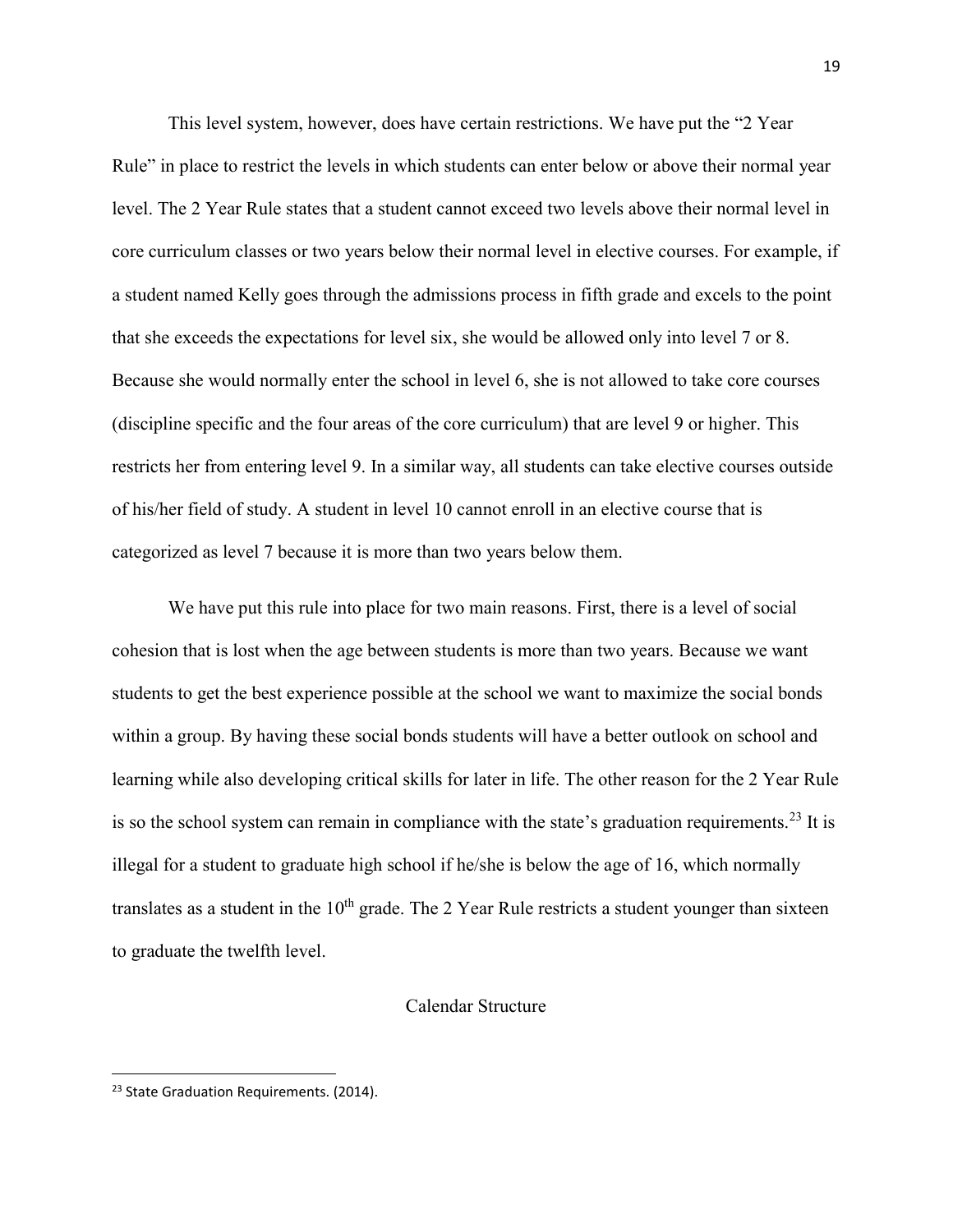The calendar structure of the school goes hand in hand with the level system. Our school further differs from the traditional model in the way the year and instruction time is organized. The school year will be broken up into four quarters each with an average of 45 days of instruction.<sup>24</sup> Starting in late July, there will be fifteen day breaks in between each quarter. Then when the year concludes in early June there will be a thirty-day break similar to a summer break. This structure allows for the same 180 days of instruction but gives more frequent breaks in shorter lengths spread throughout the year.

This structure also prepares students for an excelled college curriculum. The normal quarter has 8 weeks of instruction with one week of review and testing followed by a three-week break. In college students have the option to take eight week courses to accelerate their school load. It is imagined that some, by no means all, of the courses offered at D.R.I.V.E.N. would be only one quarter long and would mimic this type of excelled curriculum. Should the student opt into these courses they will have the chance to finish their level faster or just fit more instruction into a smaller amount of time, just as these options would be given to them in college.

# Remedial Instruction and Discipline

Even in a school with students who are the "cream of the crop" there will still be disciplinary action required. Just as students will experience in the workplace, there are a set of rules and a structure that cannot be violated. When this structure is violated, consequences occur. In order to prepare our students for the workforce, we are implementing this model of disciplinary action. Our system will be based on referrals, like in most schools. A referral will be given to any student(s) who is resisting teacher instruction or violating campus rules. To review

<sup>24</sup> Roekel, 10.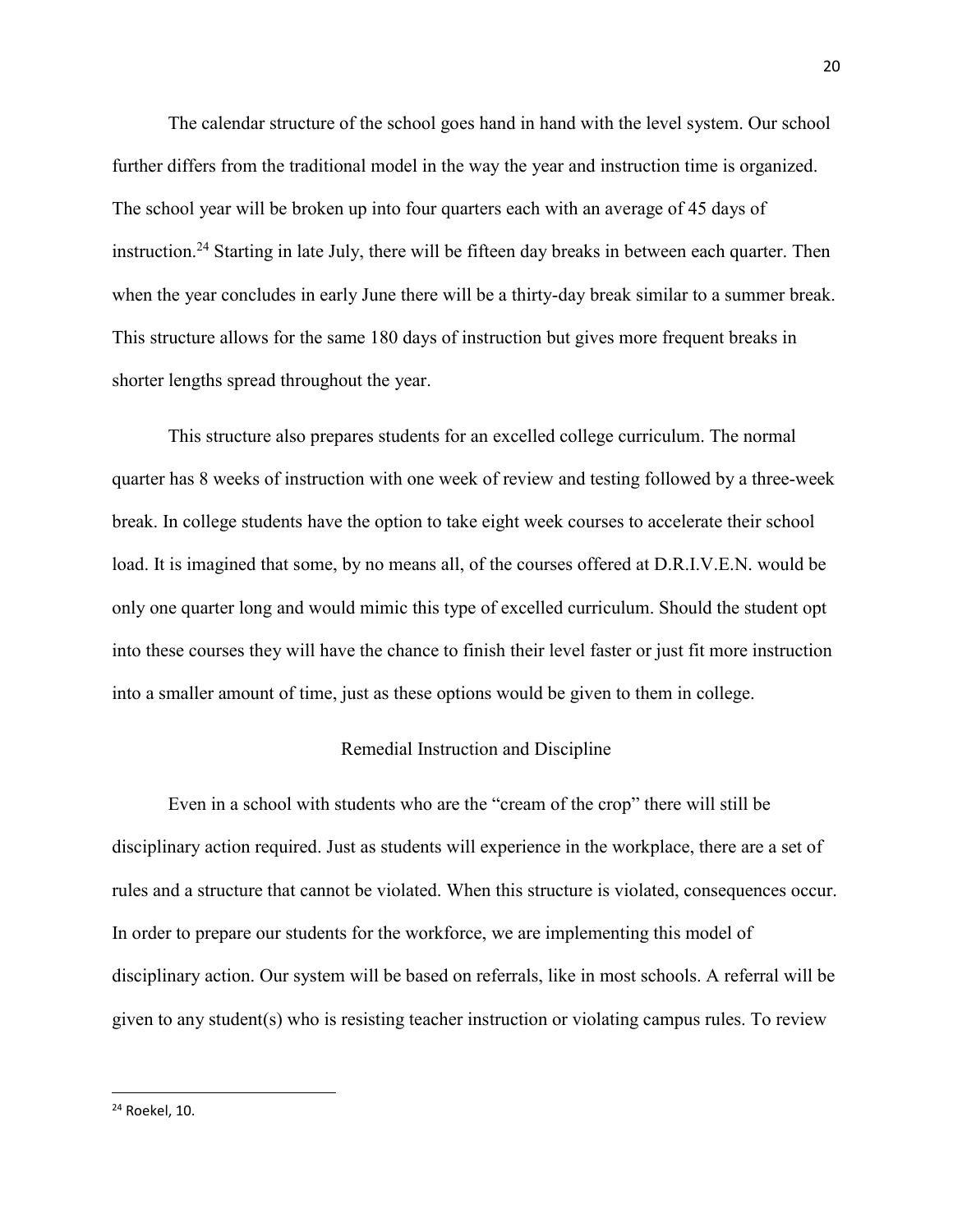cases of misdemeanor there will be a governing body named The Board. The Board will comprise of teachers and administrators from all departments of the school along with the head counselor.

When two referrals have been obtained by the student within a quarter his/her case will go to The Board. The Board will choose from a parent meeting, a counselling session or both in order to attempt to correct the student's behavior. When three referrals have been obtained by the student within two consecutive quarters "weekly measures" will be put into place. This means the student will have a weekly meeting with an appropriate staff member determined by The Board. The "weekly measures" are designed to give the student an outlet for his/her frustration and problems with a person whom they can trust and build a lasting relationship with. This also gives us as administrators the perspective of the student and try to identify the root of the problem. The designated staff member will have all authority to continue or terminate the weekly measures based on student progress.

When five referrals have been obtained by the student within four consecutive quarters their case will be brought before The Board to evaluate their continued education at the school. The Board may then decide to a) allow the student to continue education if special provisions are made or to b) expel the student from the school. This models what a student is likely to see in the workplace and will prepare them to cope and become comfortable with that system before they get into situations of that nature during their career, if ever.

Another disciplinary issue that will be dealt with in a serious manner is that of remedial instruction. At D.R.I.V.E.N. School System, a student is not allowed to take core level classes that are designated below his/her level. This means, in order for a student to make it to the next level they must pass all of their required classes or they will not be allowed to continue with the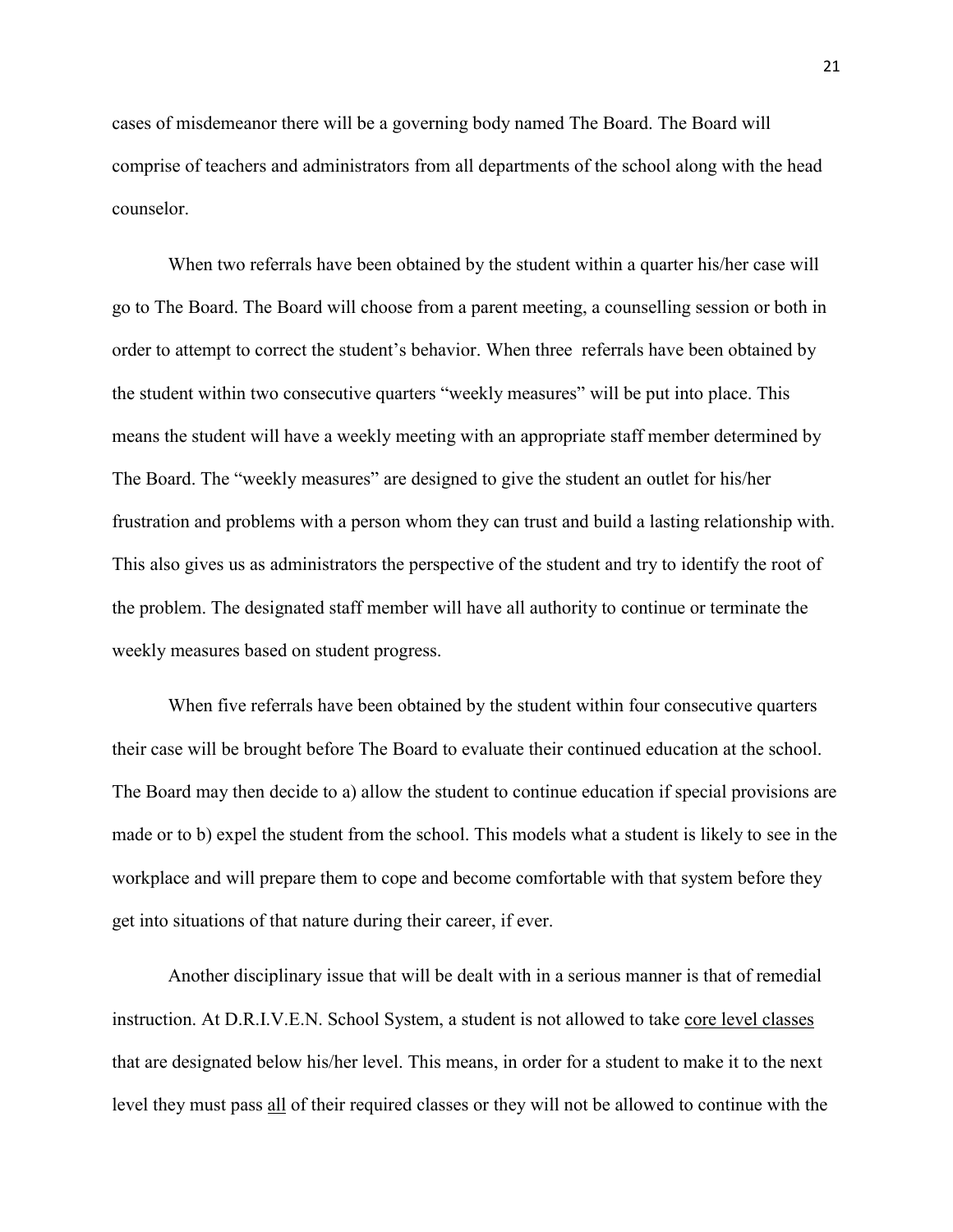school. In order for the school to be able to hold these standards for our students it is also required that we create a structure that gives ample opportunity for students to correct their grades and receive extra learning time.

To provide students with that opportunity it will be required of teachers at the school to hold tutorial hours for his/her students. Hours should be offered at a variety of times, both before and after school, throughout the week. The teachers are required to work with a student's schedule should the normal tutorial times conflict with what the students have strict dedication to.

Should a student's grade fall below a 75 in any subject, required or elective, the student must attend mandatory tutorials. If proof of these tutorial sessions are not shown, the student will receive a referral. If a student fails a required/core class, they will no longer be allowed to continue with the program.

These standards may seem harsh; we believe that through this model students will be most effectively taught how the world after high school works. In the workplace, when you commit to something you are expected to do it correctly and with excellence. When a student begins their time at the school system they are making that same commitment to excellence. The student gets the opportunity to choose his/her field of study and elective courses. By allowing our students the freedom of choice we are also holding them accountable to their actions when they fall below the desired performance line. We then put fail-safe measures in place to help those students in order for them to fulfill that commitment. When a student no longer wants to help themselves they are no longer fulfilling their commitment to the school and therefore will be released by approval of The Board.

22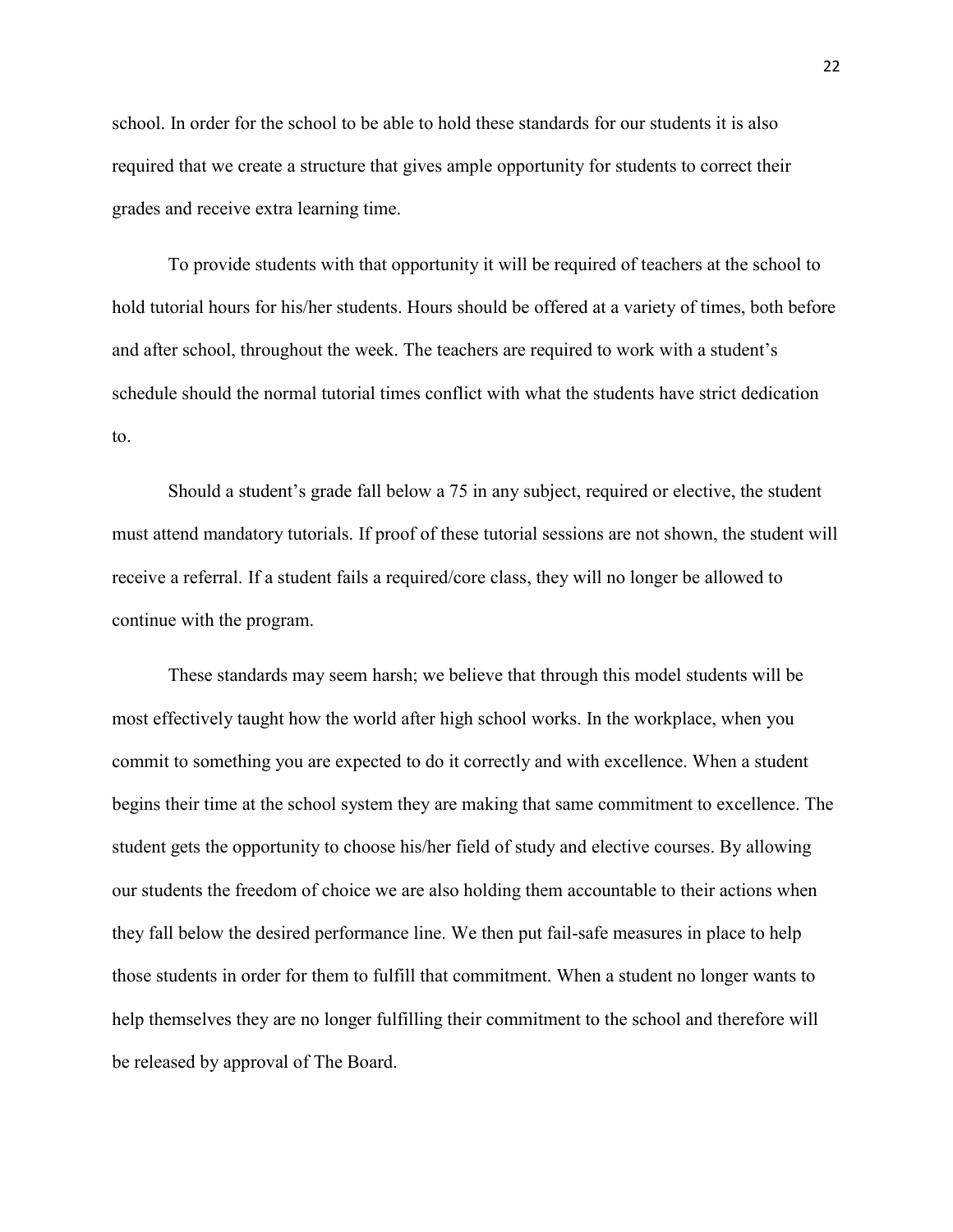### Associations and Extra-Curricular Activities

For the type of school, we envision that translating this structure and idea to a magnet school would create the best scenario. Magnet schools are usually partnered with a school district in order to be financially responsible but also give students in that area a higher opportunity at a more directed curriculum relating to their chosen field of study. We would imagine our school being located in a metropolitan city such as Austin, Houston, Dallas or San Antonio. It would be a part of a larger school district or system. By being categorized as a magnet school this also gives financial stability and the opportunity for the students to participate in extra-curricular activities that would not be normally offered at a start-up school.

The University Interscholastic League (UIL for short) governs nearly all of the competitive extra-curricular activities in the state of Texas. This body gives rules and interpretations for competitive events that are optional for students to participate in outside of their regular school hours during the day. UIL offers a variety of events and competitions in differing subjects for students to explore and strengthen their skills in starting in 7<sup>th</sup> grade. Examples of these events include competitions for theater, band, choir, computer programming, publications and newspaper, social studies, science, literature criticality and more.

In relation to magnet schools, UIL deems it appropriate for "students who are attending a magnet school located on a campus (within their ISD) that does not offer any activities within a particular division of UIL activities (Academics (including One Act Play), Music or Athletics) to participate at their home attendance zone campus, in that division, under the jurisdiction of that principal for UIL purposes..."<sup>25</sup> This means that as a magnet school we would be able to use the

<sup>&</sup>lt;sup>25</sup> Acton, Jeanne. "Official Interpretation for Magnet School Participants." The Leaguer (2010)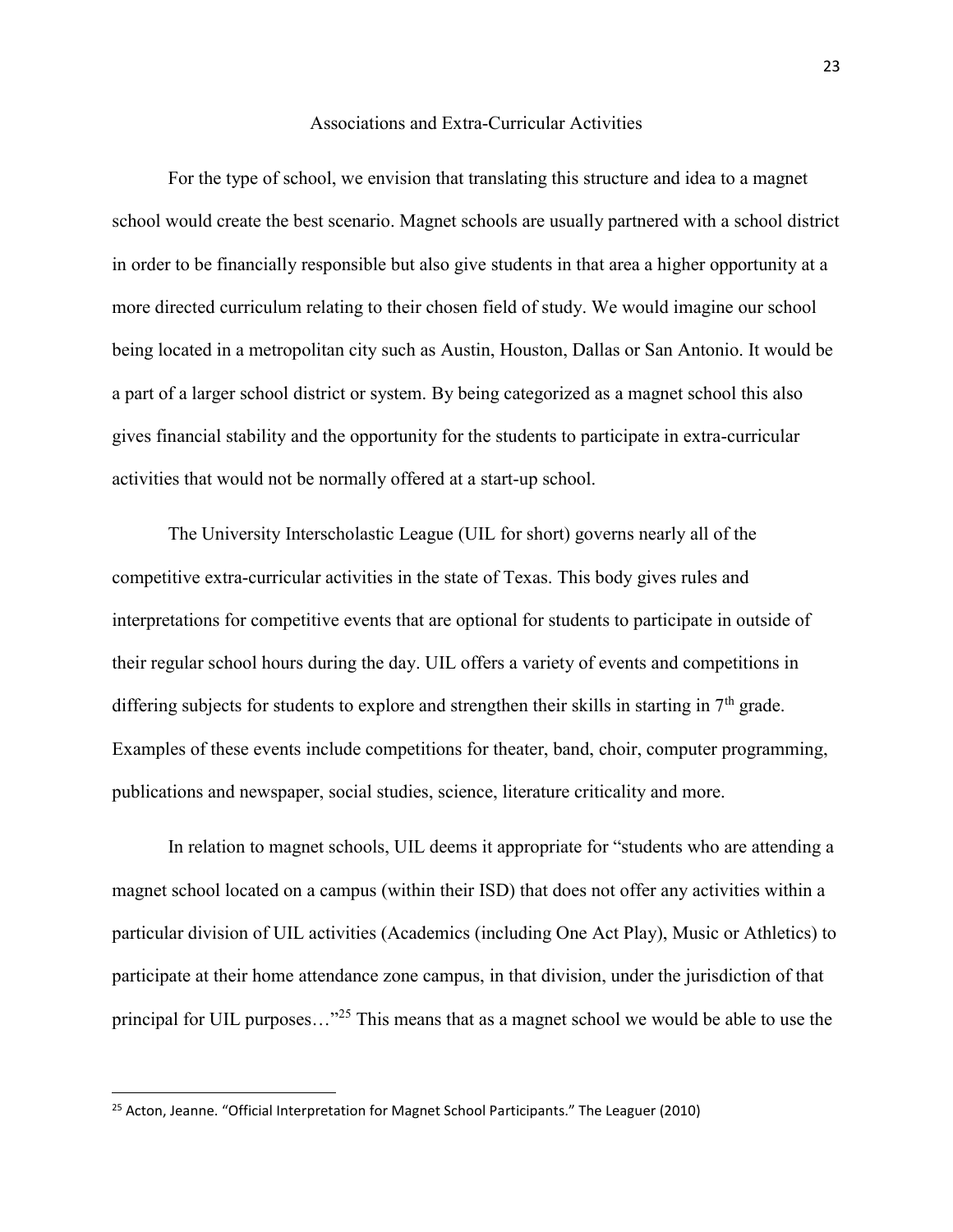district's facilities and established teams to plug into and offer our students as many opportunities as possible to get involved.

## **Analysis**

Now that the school structure of D.R.I.V.E.N. School System has been explained, let's take a look at how it aids in solving the three problems identified at the beginning of the project.

## Disdain for Everyday School Life

Disdain for everyday school life can be traced back to a lack of enjoyment during the school day and the outlook that school isn't important nor a necessity. So how does a school system change how students feel about school itself? This is where the ability grouping comes into play for us. First we need to remember that the study referenced in the literature review used three levels of ability grouping: mixed (no classes grouped by ability), partial (half classes ability grouped, the other half not), and high (all classes grouped by ability). In this study it was shown that students who participated in the partially grouped class structure had a higher academic selfconcept and a higher self-concept in general.<sup>26</sup> By academic self-concept it means that the students felt better about their performance academically. The general self-concept relates directly to the students' self-esteem not just in school but overall how the students feels about themselves.

In the sections that were highly grouped, students actually experienced a decrease in their academic self-concept. Even though the students were aware that they were in the top tier of the academic hierarchy they felt like they were not preforming as well as they should have been. In other words, they were more disappointed with their academic scores than those students who

<sup>26</sup> Ireson, 325.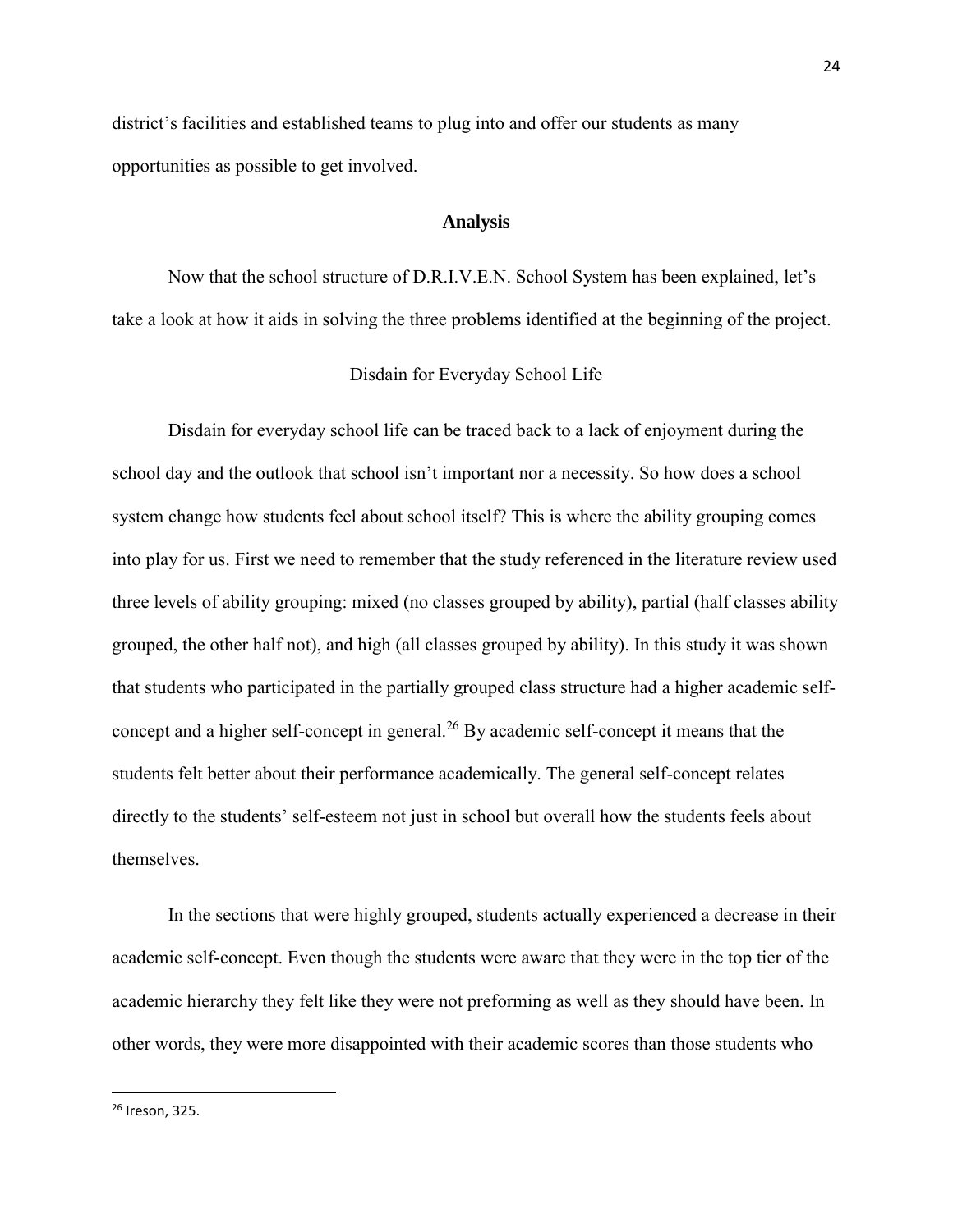were in both the mixed ability and partially grouped sections. This could be because the students in the highly grouped section were with a more competitive group of students and by comparison they could no longer stand above the rest of their peers. Students in this group began to compare themselves socially to each other and ended up with a lower general self-concept because they felt like they were not succeeding in something that was extremely important to them.

In subjects such as English, this classroom setting was highly affective of the way students felt about school and themselves. In the subjects of math and science the study showed that there was less of a correlation to the students' level of ability grouping and their selfconcepts, both academic and general. By looking at this we can conclude that the best approach for a school is not for that school to create a completely competitive environment for their students but to offer balance where the student is challenged academically and also has a place to shine.

Our school does exactly this. Through the use of the discipline specific groups and the levels we use ability grouping in all of the required core classes. Then, in the elective classes students are allowed to mix with other students that are not only from different discipline groups but are of varying ages and comprehension levels. This set up will create just the right level of moderation to maximize the results seen in the students who graduate from our program.

The social connections gained through the students' time in the program will also help to create a memorable and enjoyable experience in school rather than a bad one. These social connections are a result of the ability grouping (having students at the same level of comprehension and development learning together over an extended period of time). Social connections are also strengthening by the use of the 2 Year Rule to limit the lack of social cohesion in the classroom.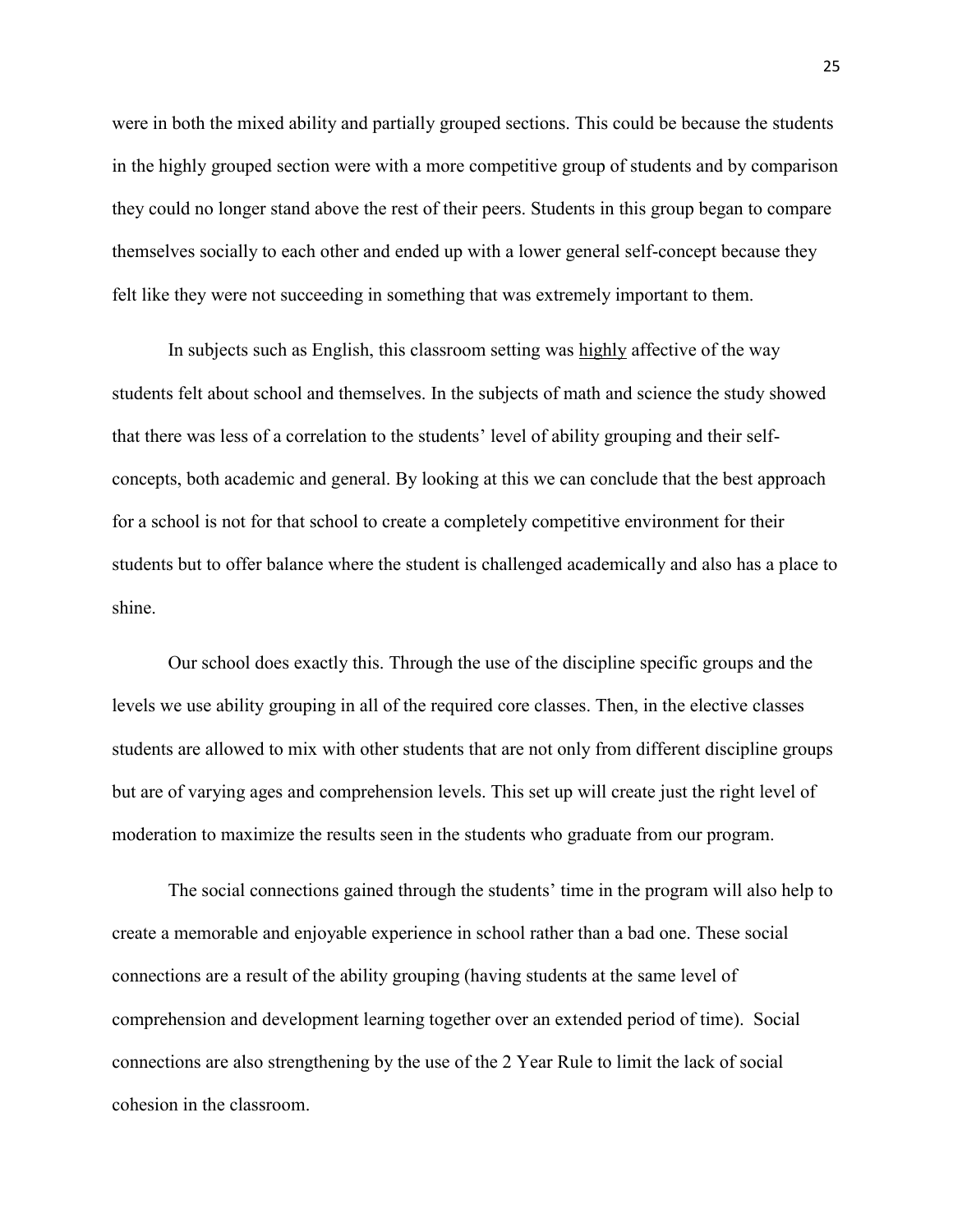#### Lack of Post-High School Preparation

D.R.I.V.E.N. School System helps with the lack of preparation for life after graduation in several ways. First the students will be receiving instruction and a refined curriculum that relates directly to a general field of study. They will also be exposed to this over a long period of time while also having the opportunities in later levels to connect with local businesses and career centers to shadow and intern in the real world. This real-world experience will help the students narrow down their search for the right career. By starting them in this search early and giving them the education, tools, and opportunities to excel they will be more prepared for life after high school than the average high school graduate.

The alternate school structure also mimics the college environment as well as the workplace. For the college preparation, students are exposed to rigorous course material and heightened internal responsibility to achieve the goals set before them. Also, the disciplinary system but in place will help the students transition into a workforce with ease.

## Absence of a Passion for Lifetime Learning

Because students feel a disdain towards school, they are less likely to want to learn new things as they go through their life. We solve for this problem by our use of ability grouping to increase general school concept.

Ability grouping is also helpful to the economy and workplace because it creates a cycle that results in a more productive knowledge economy. First, as we have proven here, moderate (partial) level ability grouping creates a higher self-concept in students. This higher general selfconcept leads to the student feeling better about school itself. When this happens, the student is likely to look back on their years in school as a good memory rather than a bad one. This general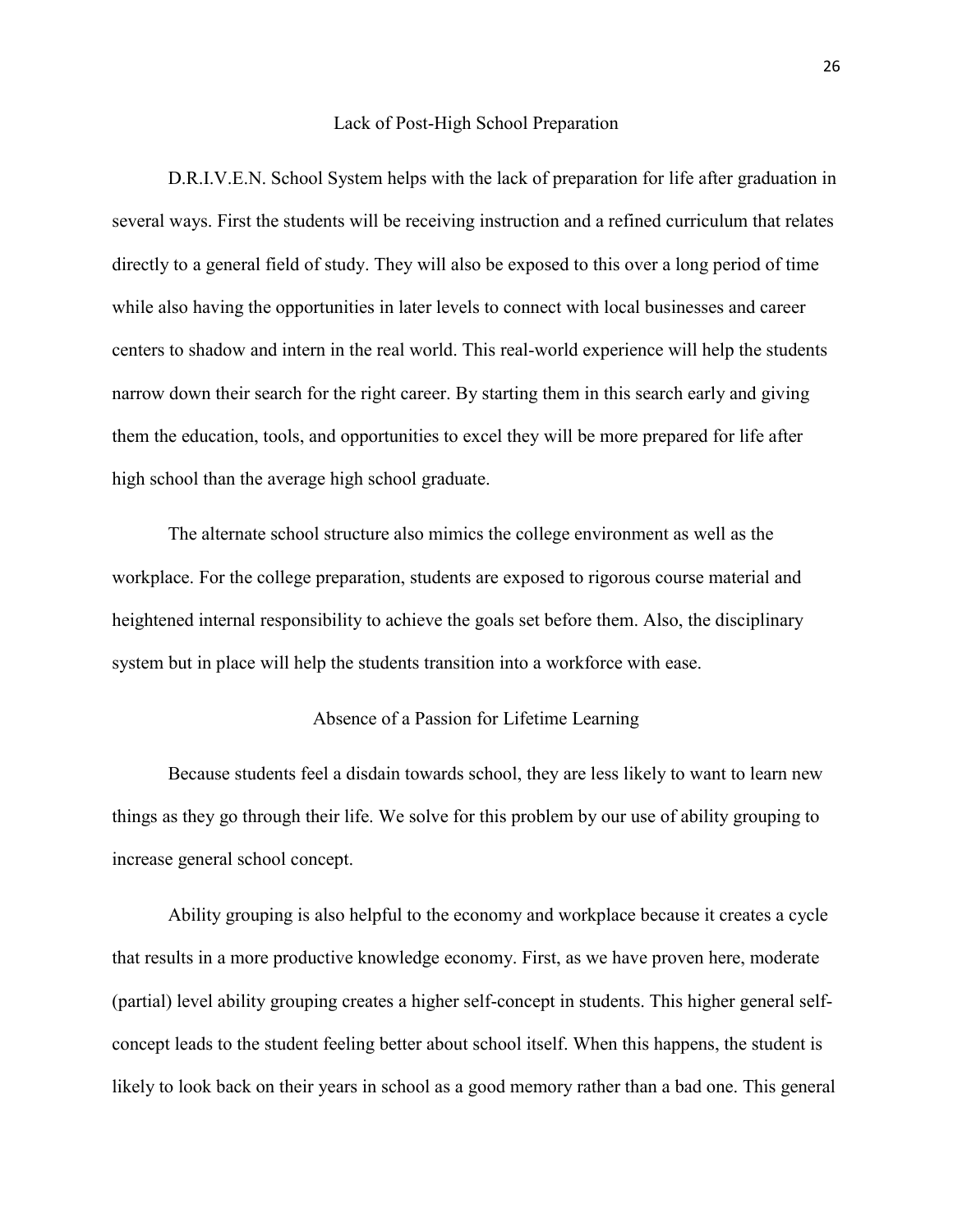"good" feeling about the classroom will help instill a more positive outlook on learning new things even after they graduate high school. This passion for learning things over the course of a lifetime further promotes an economy that is dependent on constant innovation and new developments.

# **Conclusion and Further Points of Research**

In conclusion, there are three main problems in the majority of education systems today. The D.R.I.V.E.N. School System solves these problems by grouping students into discipline specific groups and stratifying those groups into levels based on students' comprehension and development levels. Through the use of ability grouping, an alternative school structure that includes a differing calendar, level system, and disciplinary procedure along with creating an environment for learning to thrive we will solve the problems represented in America today.

To potentially implement this school system a school district would have to accept it as a viable plan for the school district. A full curriculum for each discipline and each level would need to be constructed, teachers would need to be hired and a building would need to be found to house the day to day operations of the school. After all of the details are worked out the school plan would have to be approved by the state so the district could access funding to keep the school in session. After the approval was gained the first admissions process would be conducted for students in the surrounding area. The first round of admissions would start with just levels 6- 8 so the school could get on its feet. Then the next year the school would open for all levels, sixth through twelfth. Getting a school running is no small feat but with an extreme passion and the right connections we believe that it is a feasible project.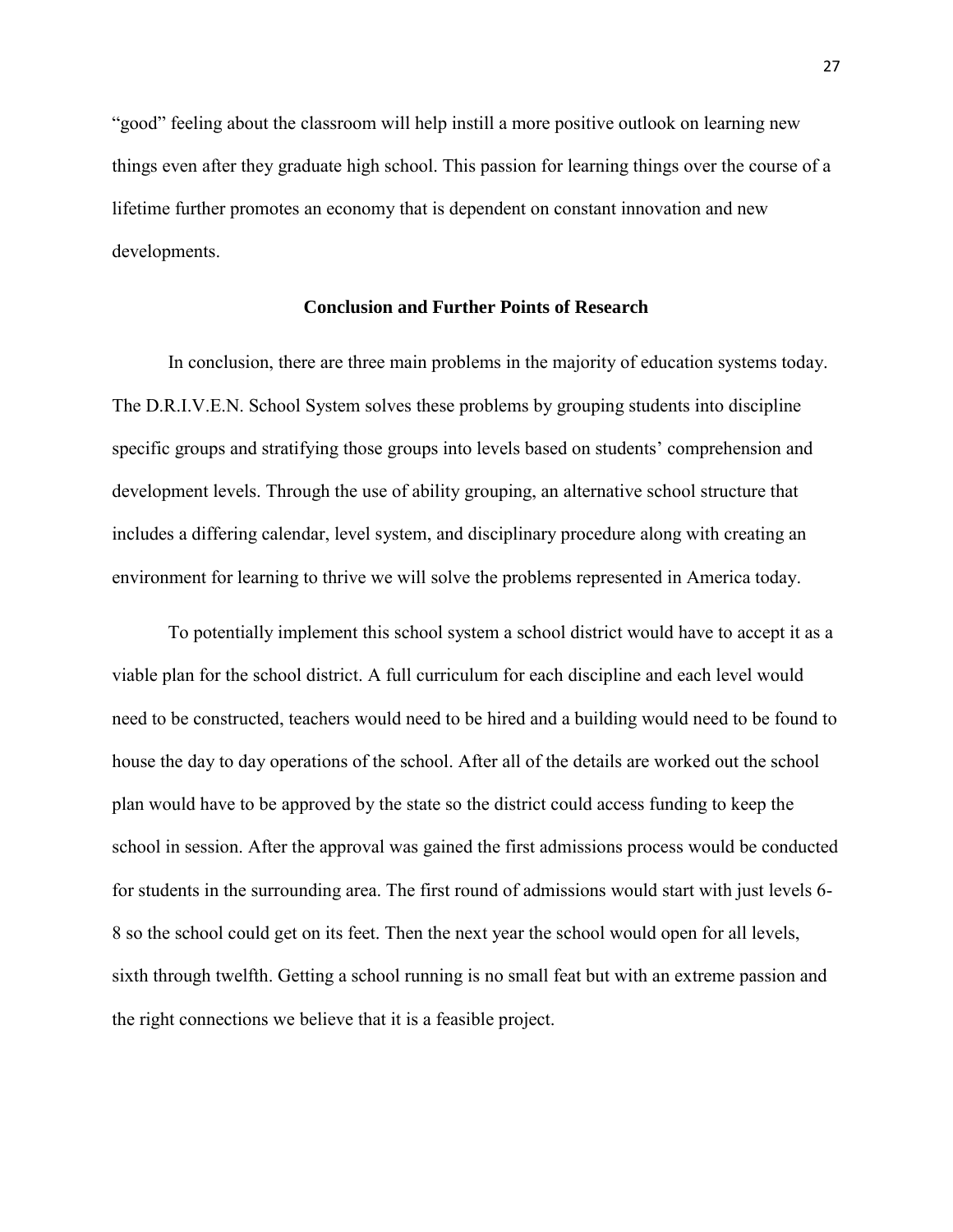For points of further research, we would like to suggest investigating where the roots of the three problems indicated in this paper come from so we can better understand how to overcome them. Also, a more detailed look into the testing system would be required to make the school system work as intended. As the ultimate form of research to conclude this project we would have to test this structure on students over an extended period of time to see if and by what degree each of the three problems improved. Experiments and measurements would have to be taken in order to track the students' self-concepts both academically and generally. Next, the student would have to be observed and surveyed has he/she transitioned into college and/or the workforce in comparison to students who did not go through the D.R.I.V.E.N. program to measure the difference in preparation. Finally, the students would have to be observed and surveyed throughout the course of a life time against people who did not graduate from the program in order to measure the passion for lifetime learning. Out of all of the experiments this project opens up as potential grounds for research, measuring and defining the passion for lifetime learning would certainly be the most difficult to complete with accuracy.

With this project we hope to shift the conversation in the education sector away from standardized testing to legitimate performance measurement and critical skills for success upon graduation. It is through experience that we learn the most, not through material based comprehensive exams. Substantial change in education will not come from making content more rigorous, but by individualizing education to provide a sustainable platform in which students can use to project themselves into a successful future. Rather than spoon-feeding our students test strategies, with this new mentality we can put students in the driver's seat of their own education.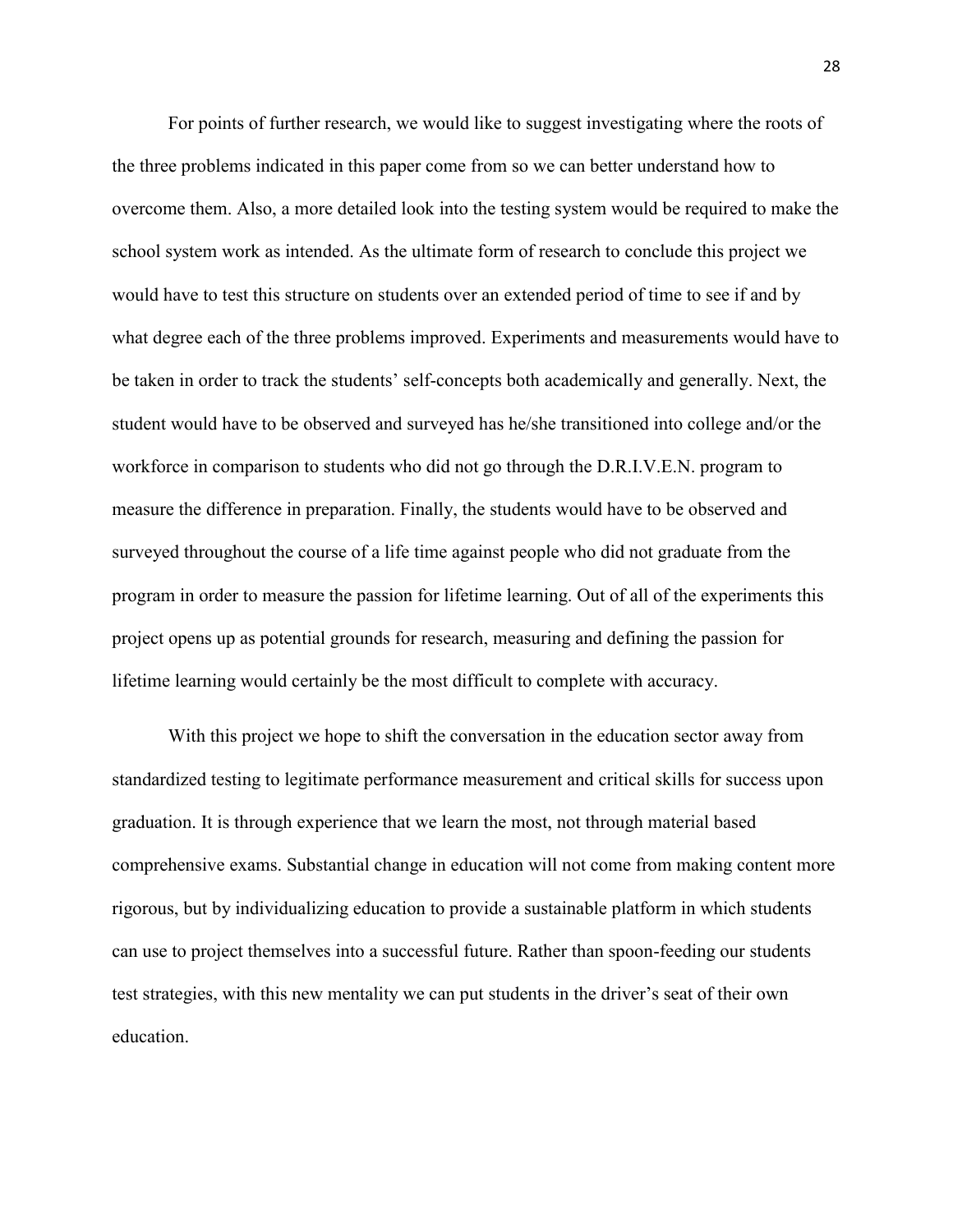## Bibliography

- Acton, Jeanne. "Official Interpretation for Magnet School Participants." *The Leaguer* (2010). Accessed on February 17<sup>th</sup>, 2016. https://www.uiltexas.org/leaguer/article/officialinterpretation-for-magnet-school-participants
- Calder, Judith. *Programme Evaluation and Quality: A Comprehensive Guide to Setting up an Evaluation System.* Florence, KY, USA: Routledge, 2013. Accessed February 9, 2016. ProQuest ebrary.
- Faxon-Mills, Susannah, Hamilton, Laura S., and Rudnick, Mollie. *New Assessments, Better Instruction? : Designing Assessment Systems to Promote Instructional Improvement*. Santa Monica, CA, USA: RAND Corporation, 2013. Accessed February 9, 2016. ProQuest ebrary.
- Halpenny, Ann Marie, and Pettersen, Jan. *Introducing Piaget: A Guide for Practitioners and Students in Early Years Education.* Florence, KY, USA: Taylor and Francis, 2013. Accessed February 11, 2016. ProQuest ebrary.
- Hinojosa, M. (n.d.). School for the Talented and Gifted [Application Information Packet]. Dallas, Texas.
- Ireson, J., Hallam, S., & Plewis, I. "Ability grouping in secondary schools: Effects on pupils' self-concepts." *British Journal of Educational Psychology*, 71, 315-326; (2001).
- Kolko, Jon. "How to Start a School in 10 "Easy" Steps." *Austin Center for Design* (2012). Accessed February 11th, 2016. http://www.ac4d.com/2012/05/how-to-start-a-school-in-10-easy-steps/
- *Merriam-Webster's Collegiate Dictionary*. 11th ed. Springfield, MA: Merriam-Webster, 2003.
- Rhor, M. "Reimagining School". *Reimagining School*, 49-51 (2013).
- Roekel, D. V. "Making the Most of Time in School" [Editorial]. *Teacher Voices for Education Reform*, 1-26 (2014).
- State Graduation Requirements. (2014). Accessed March 14, 2016 http://tea.texas.gov/graduation.aspx
- University of La Verne. "Major Exploration: Myths about Majors." *University of La Verne Career Services.* Accessed April 30, 2016. http://sites.laverne.edu/careers/what-can-i-dowith-my-major/.